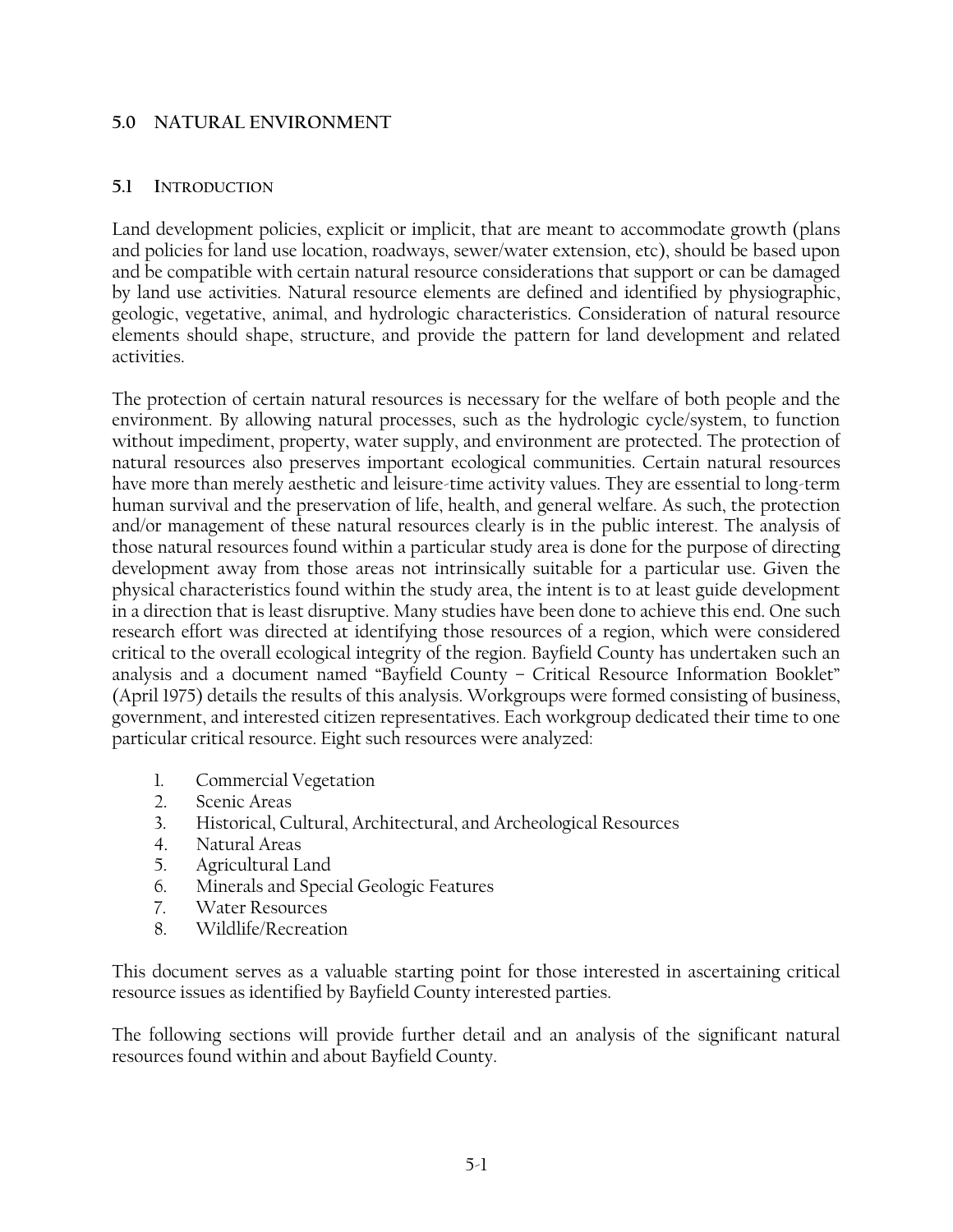### **5.2 TOPOGRAPHY**

Bayfield County is located near the far northwestern corner of the state of Wisconsin and borders the southwestern shores of Lake Superior. Bayfield County is the second largest county in the state of Wisconsin and borders Douglas, Ashland and Sawyer Counties.

The county is 1,502 square miles in size. Of this total, approximately 85 percent is forested land. Much of the forested land, 468,300 acres, is publicly owned – most of it in the Chequamegon National Forest (252,500 acres). County forestlands encompass 166,100 acres and another 309,000 acres are privately owned.

The landscape of Bayfield County varies greatly from north to south. A range of hills 10 to 15 miles wide, known as the Bayfield Peninsula Ridge, lies in a northeast-southwest direction at the northeast corner of the county. The ridge is a terminal moraine left between two lobes of the retreating Wisconsin Ice Sheet.

To the southwest the hills drop abruptly to flat pine barrens, while to the northwest and southeast they reach Lake Superior. The sandy "Pine Barrens" is a flat plain extending in a belt 10 to 20 miles wide from Bayfield County across Douglas and northern Washburn into Burnett and Polk Counties. The name "Pine Barrens" is derived from the fact that the vegetation is largely jack pine savannah. The maximum elevation of 1,700 feet above sea level (USGS) is found at Mt. Telemark in the southeastern part of the Town of Cable, with additional high elevations found on the western most ridges of the Penokee Range located in the Town of Grand View in southeast Bayfield County. Immediately south of these ridges lay a series of morainic hills pitted with kettles. Lakes occupy many of the kettles and swamps and marshes are numerous and extensive. The Bibon Natural Area, a large area of tree/shrub swamp wetland, is located in the east central part of the county on the White River. The county minimum elevation is 602 feet above sea level at Lake Superior.

Lakes and ponds are particularly abundant in the southern and west central parts of the county. Large areas of the west central and north central upland are without surface waters because of the subsurface drainage through coarse-textured glacial drift and underlying sandstone. Bayfield County Land Cover is depicted in Maps 5.2 and 5.3.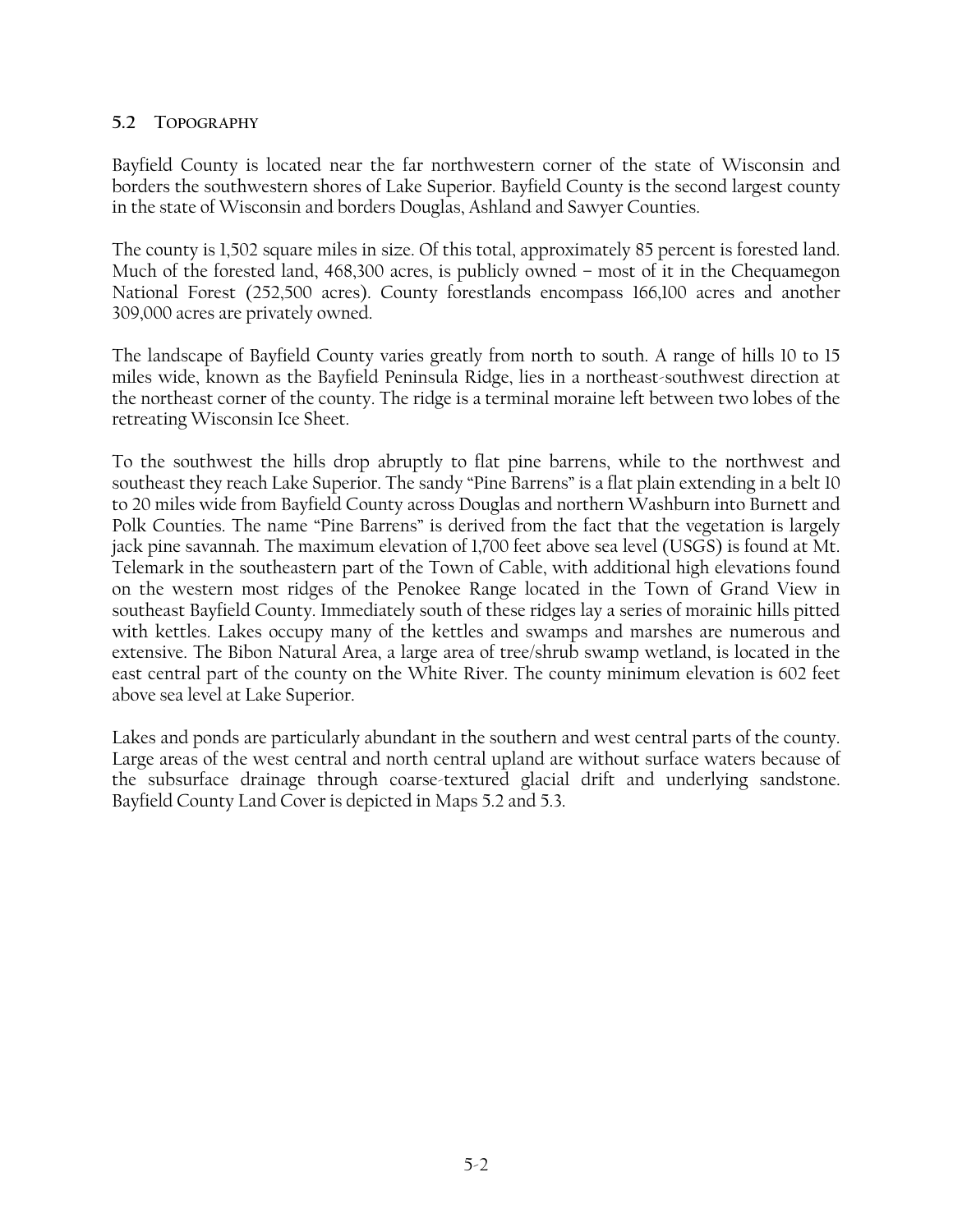Map 5.1- Topography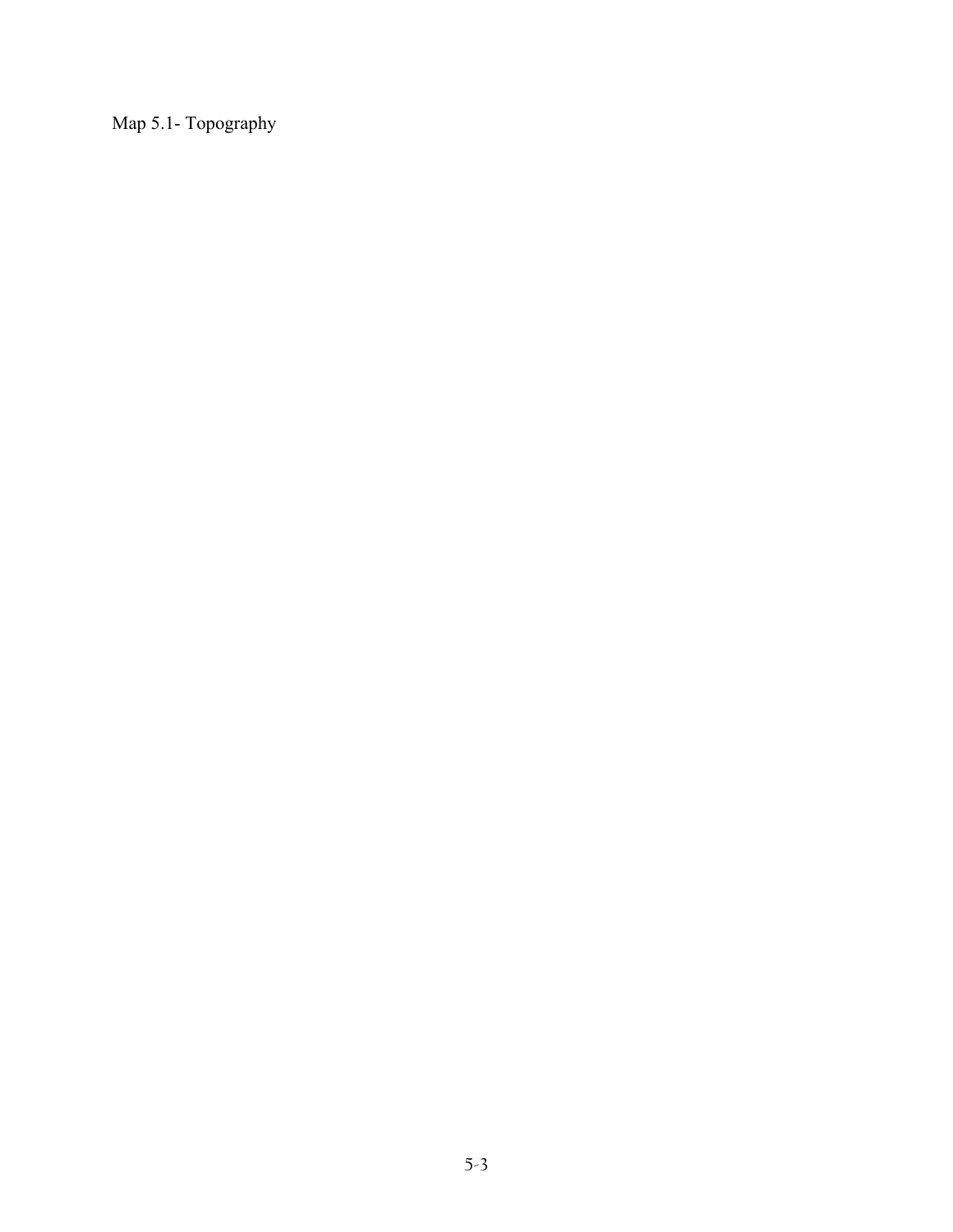Map 5.2- Land Cover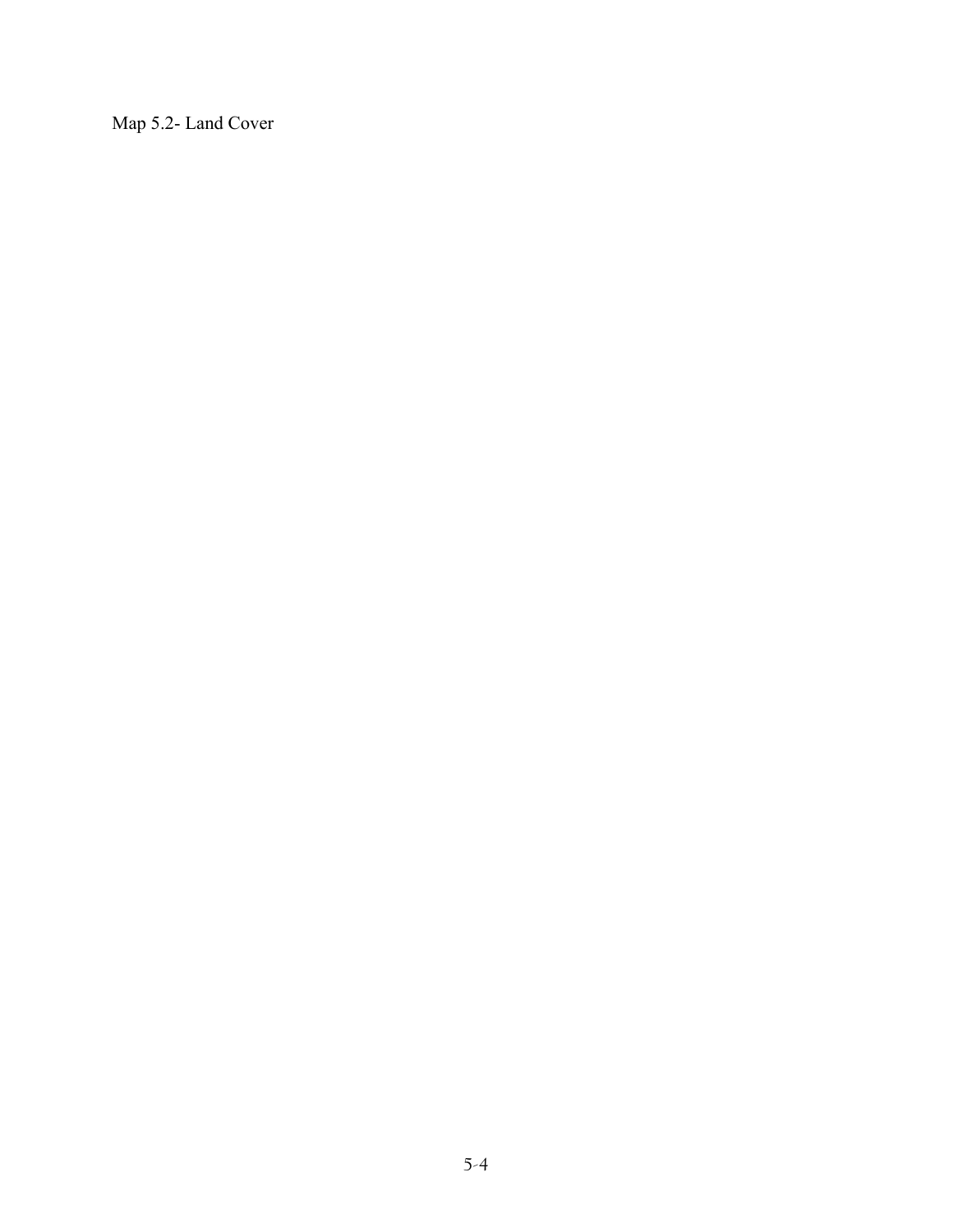Map 5.3- Land Cover 1850's and 1960's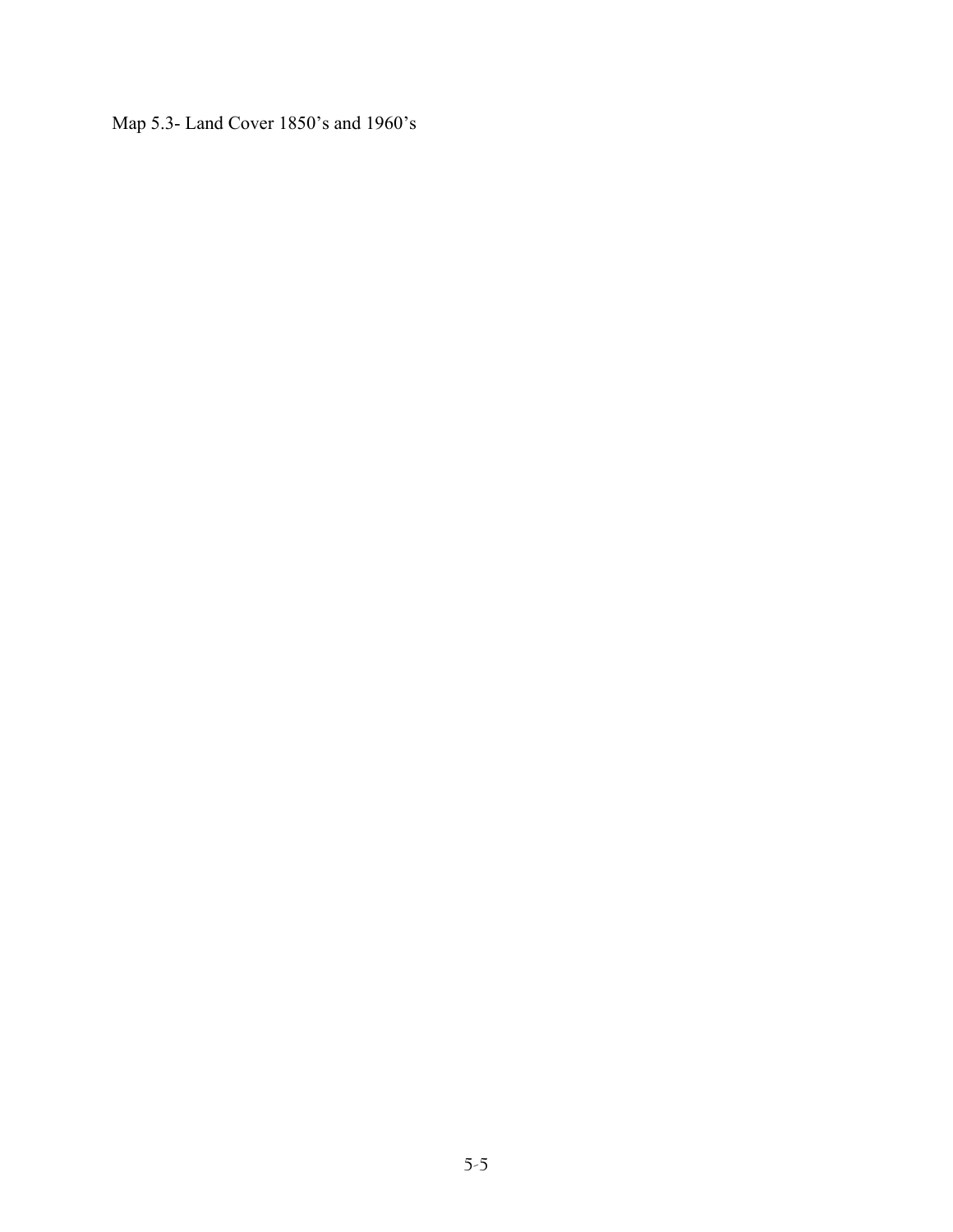#### **5.3 GEOLOGY AND SOILS**

# **Geology**

Most of Bayfield County is underlain by ancient (Precambrian) sandstone and igneous rocks. Part of the county is underlain with Superior Red Sandstone, over which is a thick mantle of clay and gravel, forming an artesian slope. This produces an excellent source of underground water supply. Crystalline rock underlies part of the southern section of the county with granite outcroppings common along the Marengo River at the western edge of the Penokee Range.

Glacial deposits, reaching 300 feet over bedrock in some places, cover most of the county. Those deposits covering the Lake Superior lowland are generally shallow lake basin deposits. A large pitted outwash plain is located in the west central part of the county. This plain is continuous down through Douglas and into Washburn and Burnett Counties except for an end moraine that runs southeast/northwest across the county. A thin layer of drift covers the southwestern corner of the county.

The lower elevations around the fringe of the peninsula are covered with lake deposits consisting mostly of red clay, which form the base for productive soils in some areas. Steep topography and bedrock near or at the surface are found along Lake Superior in many places, providing for many scenic areas. Clayey lake deposits occurring further inland in the lowland west and southwest of Ashland and in the northwest part of the county provide for some of the most productive agricultural land in northern Wisconsin.

# **Soils**

General Soil Characteristics - A wide variety of soils with varied suitability for agriculture, forestry, and other purposes exist in Bayfield County. Soil associations fall into five generalized categories:

# **Clayey Soils and Sandy Soils over Clay**

Located around the fringe of the peninsula and in area to the west and southwest of Ashland, these soils contain the major agricultural areas of the county.

# **Sandy Soils**

Dominating much of the inland areas of the Bayfield Ridge and the Pine Barrens in the west central part of the county, these soils are poorly suited for agriculture but well suited for pine trees.

• Northwest Sands Area – The NW Sands Area is a unique region that stretches southwest to northeast through Burnett, Washburn, Douglas, and Bayfield Counties. This area is largely rural in character and many local residents have lived in the area for several generations. Soils in this region are very sandy and droughty.

Within the NW Sands Area, Precambrian and Cambrian bedrock are covered with 100 to 600 feet of glacial drift with the thickest deposits in the northern part of the area. The underlying bedrock is Cambrian quartzose and glauconitic sandstone and siltstone at the southern edge. In the northern part of the area (Bayfield County), the bedrock is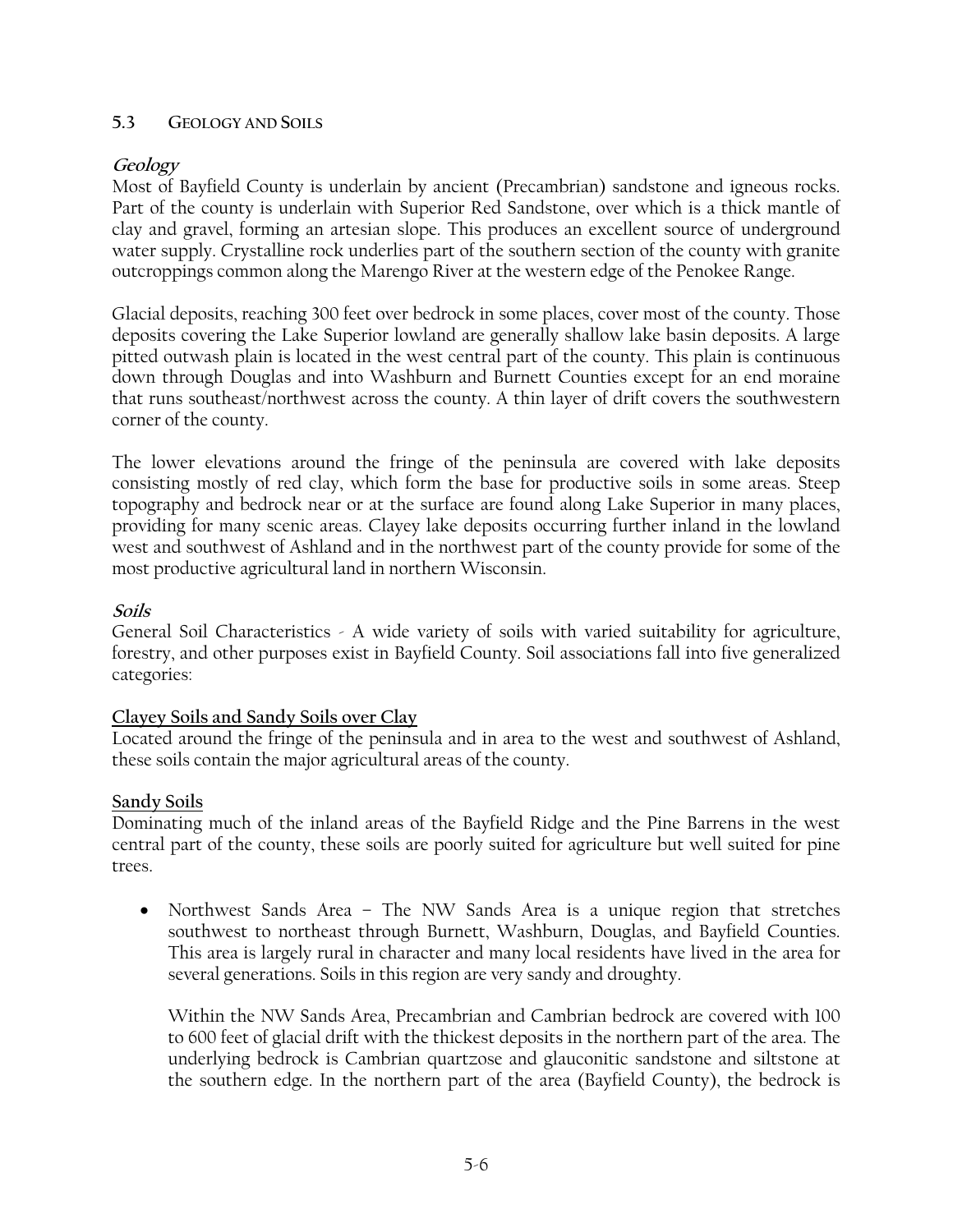Precambrian basalt, uthic conglomerate, sandstone and shale, and feldspathic to quartzose sandstone.

The NW Sands Area consists of a large nearly level to hummocky pitted out wash plain. Soils are deep sands that tend to be low in organic material and highly porous. These soils are classified as Psammants and Orthods and support the dry forests, barrens, and limited agricultural lands of the region. The entire area is highly susceptible to groundwater pollution due to the sandy porous soil.

# **Loamy Soils of Uplands**

Prevalent in much of the southern third of the county, these soils are generally not well suited for agriculture but are suited for softwoods and hardwoods with forestry being the dominant land use.

### **Silty Soils of Uplands and Flats**

Found only in the southwestern corner of the county these soils are poorly suited for agriculture but are suitable for some forestry.

# **Wet Mineral and Organic Soils**

Found only in two places in the southeastern corner of the county, these soils are unsuitable for agriculture but are suitable for some forestry.

# **5.4 CLIMATE**

Bayfield County has a humid, continental type of climate. This means that the county has long, cold winters with rather short, moderately warm summers. However, this climate is modified somewhat by the tempering influence of Lake Superior and Chequamegon Bay and by local variations in topography. Lake Superior acts as a large storage basin for heat (or cold) and thus tends to increase the number of frost-free days along the lake, but it also acts as a coolant during the summer. As a consequence, the extreme northern part of the county, surrounded by Lake Superior on three sides, has longer growing seasons, cooler summers, and slightly more precipitation than is found in the southern part of the county. The 140 to 160 day growing season along the lake is as long as the growing season in the extreme southern counties of Wisconsin.

Chequamegon Bay is usually icebound from December until April, but Lake Superior itself normally does not completely freeze over. Mean snowfall in inches varies from 50 inches near Cable to around 75 along the Upper Bayfield Peninsula. Precipitation over the year (28.0 inches) averages slightly less than the state average; however, the most important aspect regarding precipitation is the amount that falls during the growing season. In this respect, Bayfield County averages more than the state average. Of the total average annual precipitation (28.0 inches), about 13 inches runs off into the stream drainage systems. Discharge rates for streams in Bayfield County are high and quite variable, probably due to a combination of weather, soil conditions, and topography.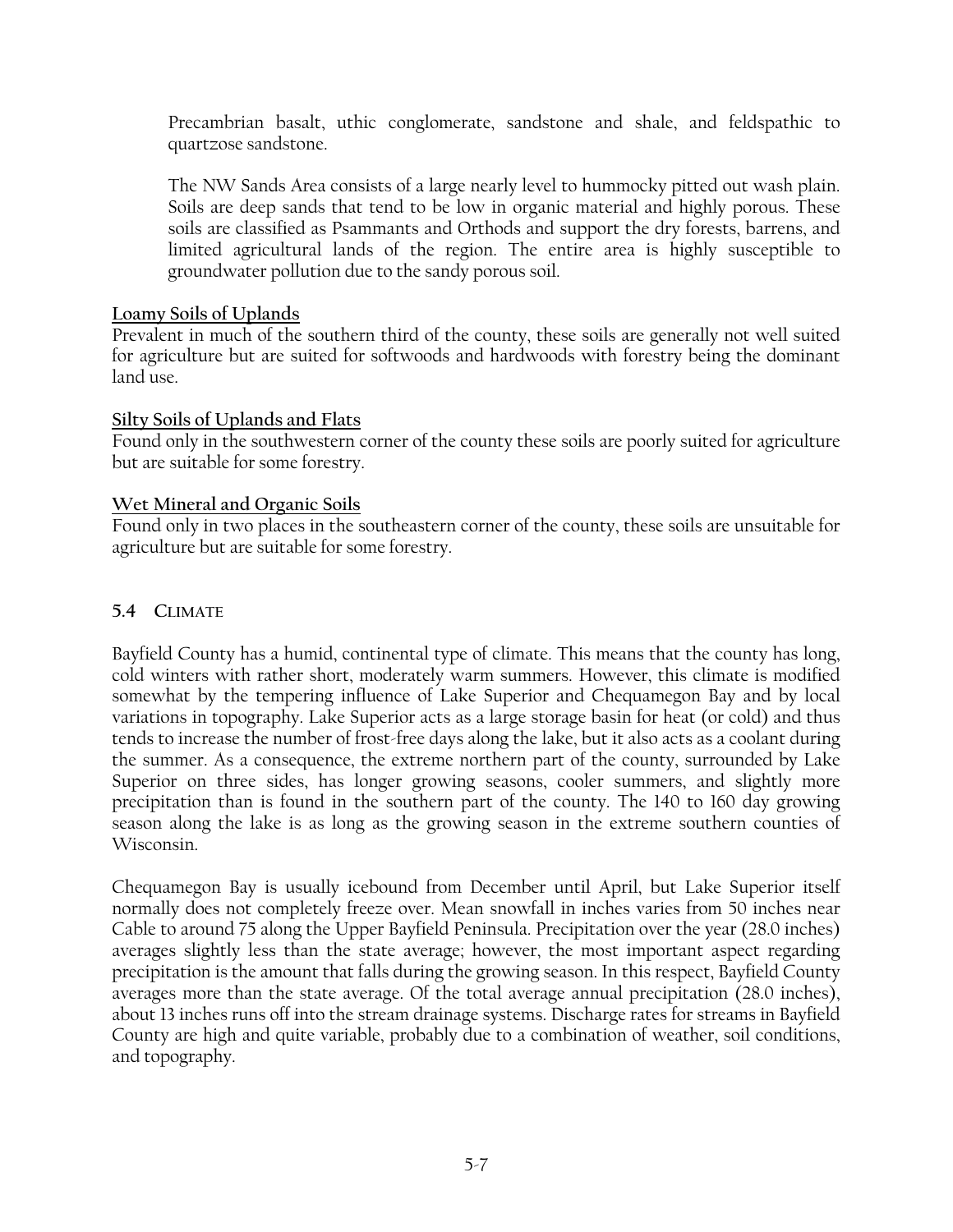The average annual temperature of Bayfield County is 41 degrees Fahrenheit with recorded extremes being 107 degrees Fahrenheit and –40 degrees Fahrenheit. The latest killing frost reported at the United States Weather Bureau Station at the Ashland Experimental Station was June 23 and the earliest was August 27.

Prevailing winds are westerly from early fall through early spring and easterly the remainder of the year. April is usually the windiest month with an average of 15 miles per hour. July and August are the least windy with averages of 11 miles per hour. Since 1916, only three tornadoes have been observed in Bayfield County.

# **5.5 FORESTLANDS IN BAYFIELD COUNTY**

Bayfield County is the second largest county in Wisconsin and one of the most heavily forested. Over three quarters of the land area of Bayfield County is forested, and nearly 48 percent of the county is under public ownership. The majority of public forestlands in Bayfield County are located within the Chequamegon National Forest, a multi-use public forest managed primarily for timber resources and other forest products, recreation, fish and wildlife, and wilderness opportunities. Bayfield County's portion of the national forest is approximately 270,000 acres. Bayfield County Forest lands include approximately 167,000 acres of publicly owned and managed lands. Management objectives for county forestlands are similar to those of the Chequamegon National Forest. Other publicly owned forestland within Bayfield County includes several tracts owned and managed by the state of Wisconsin.

Forestry has been the dominant land use and continues to be an important part of Bayfield County's economy. Lumbering, the first major industry in Bayfield County, began during the latter part of the nineteenth century. By the early part of the twentieth century, most of the original virgin stands of white and Norway pine and other species had been removed. Much of this cutover land became undesirable because it was not reforested, was subject to wildfires, was not suitable for agriculture, and in many cases became tax delinquent. Ultimately much of the forestland was incorporated into the Chequamegon National Forest or into county forest. These lands plus lands owned by forestry industry companies and some other privately owned lands are now productive, managed forest stands. Publicly managed land are depicted in Map 4.1 in Chapter 4.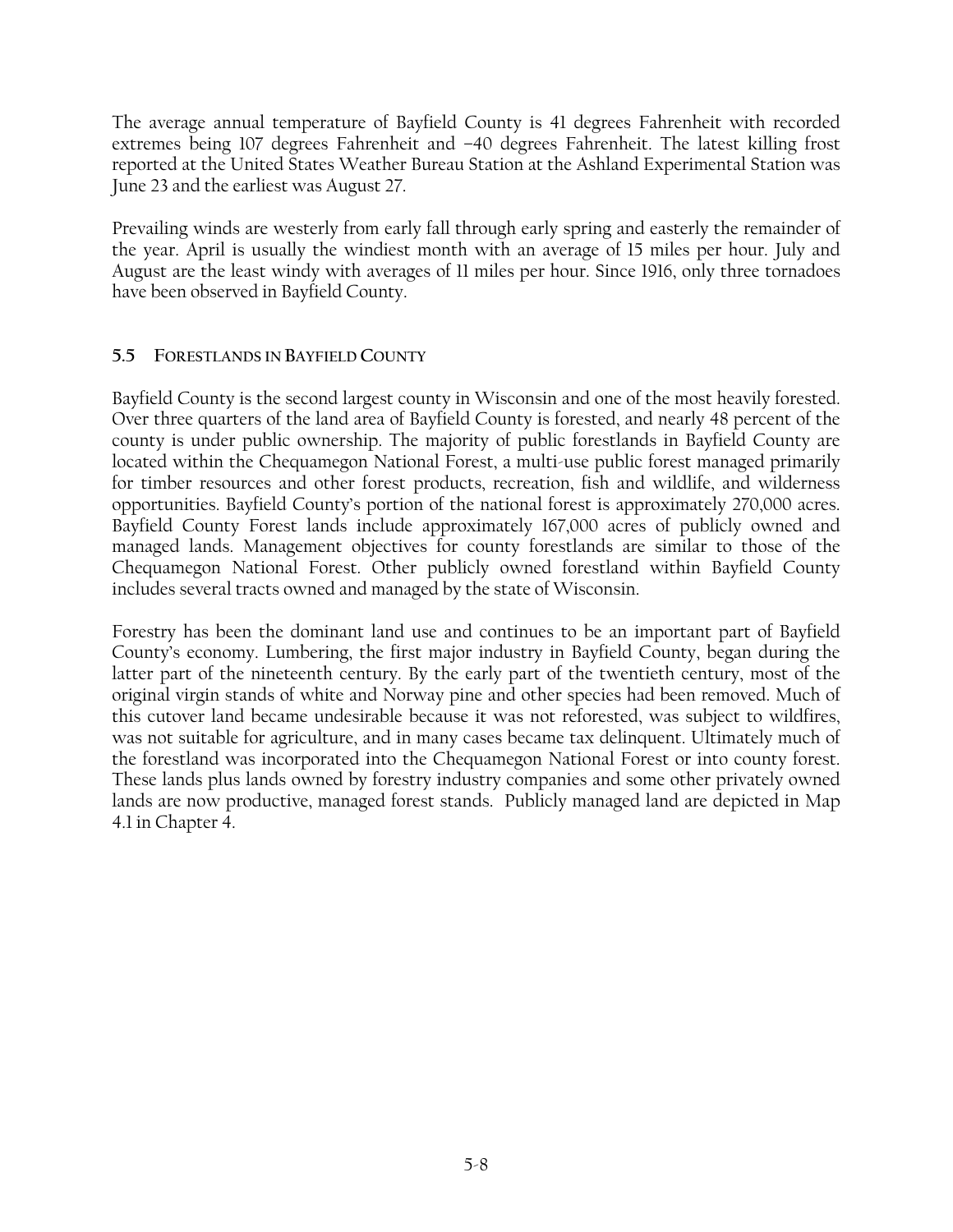The following table details the various forest types found in Bayfield County:

| Forest Type                    | <b>Bayfield County</b> | Forest Type             | <b>Bayfield County</b> |
|--------------------------------|------------------------|-------------------------|------------------------|
|                                |                        |                         |                        |
| Aspen                          | 61,965                 | Red Pine                | 11,018                 |
| Aspen (Off-Site <sup>2</sup> ) | 271                    | White Pine              | 2,307                  |
| White Birch                    | 5,557                  | <b>Black Spruce</b>     | 701                    |
| Cedar                          | 298                    | Swamp Conifer           | 509                    |
| Fir/Spruce                     | 1,907                  | Swamp Hardwood          | 2,039                  |
| Hemlock Hardwood               | 137                    | Non-Commercial Swamp    | 148                    |
| Northern Hardwood              | 22,948                 | Non-Commercial Spruce   | 162                    |
| Oak                            | 16,291                 | Non-Commercial Tamarack | 28                     |
| Scrub Oak                      | 9,004                  | Tamarack                | 445                    |
| Jack Pine                      | 16,923                 |                         |                        |
|                                |                        | Total                   | 152,658 Acres          |

# **Table 5.1: Forest Type – Bayfield County Managed Forest Land<sup>1</sup> Total Acreage**

# **Table 5.2: Chequamegon National Forest- Forest Types Total Acreage**

| Forest                            | <b>Bayfield County</b> | Forest                  | <b>Bayfield County</b> |
|-----------------------------------|------------------------|-------------------------|------------------------|
| Jack Pine                         | 21,579                 | Mixed Swamp Conifer     | 2,368                  |
| Red Pine                          | 39,045                 | Cedar-Aspen-Paper Birch | 5                      |
| White Pine                        | 6,672                  | Oaks                    | 30,839                 |
| Hemlock                           | 418                    | Lowland Hardwoods       | 2868                   |
| Balsm-Fir-Aspen-Paper Birch       | 2,761                  | Northern Hardwoods      | 106,106                |
| Lowland Black Spruce              | 3941                   | Aspen                   | 70,347                 |
| Balsam Fir                        | 170                    | Paper Birch             | 10,710                 |
| Northern White Cedar              | 640                    | Lowland Non-Forested    | 12,725                 |
| Tamarack                          | 1,648                  | Upland Non-Forested     | 11,483                 |
| White Spruce-Balsam Fir-<br>Aspen | 792                    | Other                   | 833                    |
| <b>Upland Black Spruce</b>        | 13                     |                         |                        |
|                                   |                        | Total                   | 269,872 Acres          |

Source: US Forest Service Stand Database, 2002

<sup>1</sup> Bayfield County Forest Comprehensive 10 Year Land Use Plan. WI Department of Natural Resources – 9/29/95.<br><sup>2</sup> Non-managed land.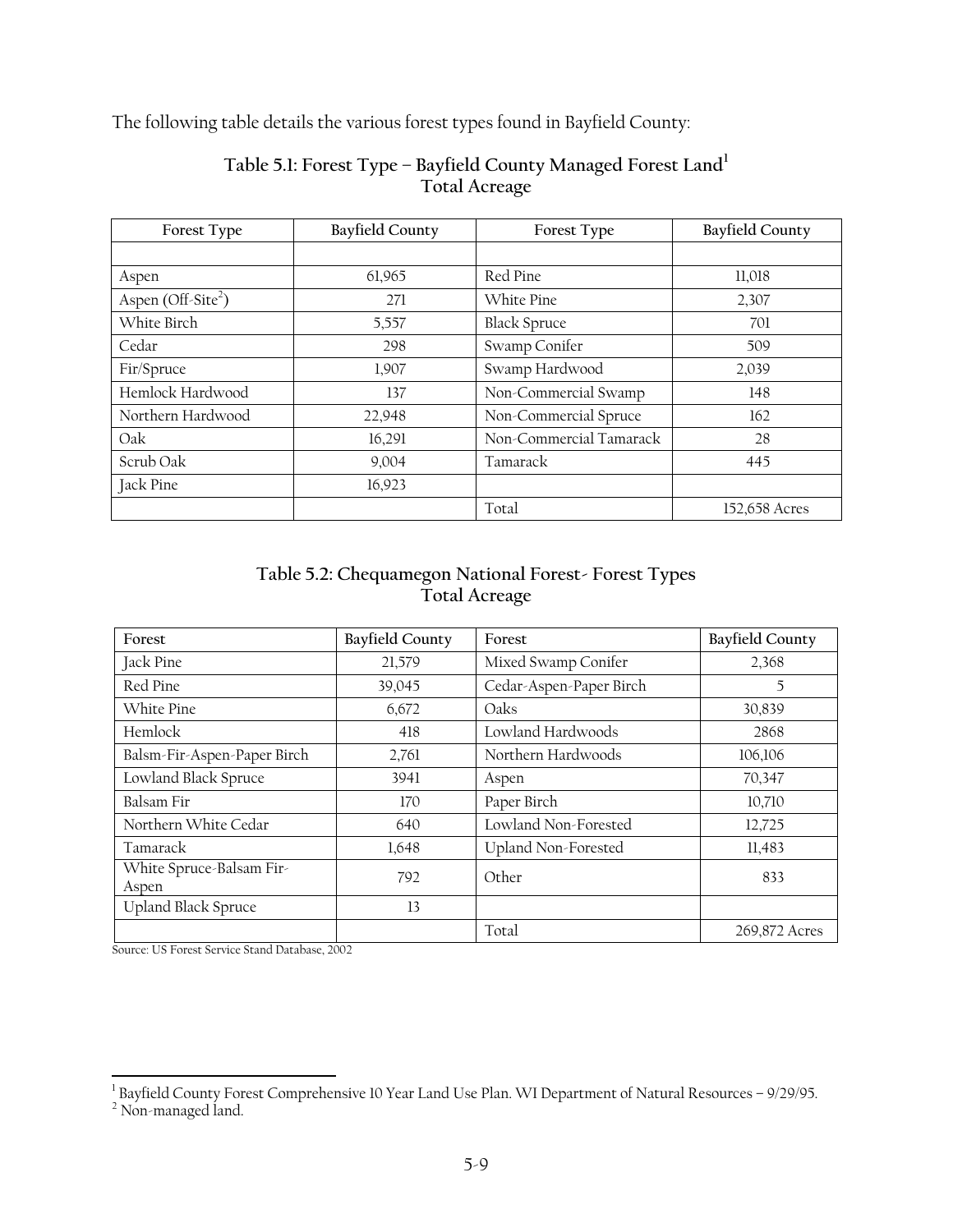#### **5.6 COMMON PLANT COMMUNITIES**

Forest vegetation of Bayfield County is diverse and includes many of the upland and lowland forest plant communities found elsewhere across northern Wisconsin. These forest communities result from the soils, climate, disturbance, fire history, and other natural forces that occur. Several forest plant communities are dominant and account for a large portion of the forested landscape.

#### **Boreal Forest**

The southern range of the true boreal forest exists in the clay region of northern Bayfield County. This community is commonly associated with shade-tolerant, long-lived species of spruce, fir, white cedar, tamarack, white pine, and associated hardwoods of white birch, aspen, and red maple. Here, past and present agricultural practices often result in successful stages whereby spruce, fir, and tag alder begin to invade abandoned farm fields.

#### **Northern Forest**

This biological community dominates western and central Bayfield County. This community contains mixed deciduous and coniferous forests. Second growth aspen is a significant component of this community. The climax habitat type is predominantly sugar maple; however, the drier conditions do not allow the sugar maple to develop to its full potential. Therefore, the more shade-intolerant species such as yellow birch, white ash, oak, and white pine will usually dominate the climax habitat type. Red oak and white pine experience excellent growth if they occupy a dominant crown position.

#### **Penokee Range**

This biological community is similar to the Northern Forest community. It has shallow soils and exposed rock outcroppings but lacks the well-drained soils of the Northern Forest community and supports those species more adapted to drier conditions.

#### **Pine Barrens**

This biological community is associated with jack pine, scrub oak, aspen, and red pine dominating glacial outwash sand plains. The climax forest will ultimately be red pine on the mesic sands, and scrub oak and jack pine will climax on the drier, nutrient-poor sands. Therefore, a climax forest would be a mosaic of trees, associated shrubs and openings throughout. There does exist some areas of better soils where hardwoods have been able to establish themselves.

#### **Grassland**

The grassland community is characterized by the absence of trees and large shrubs and the dominance of small upland shrubs.

#### **Wetlands, Bogs and Riparian Areas**

These communities are characterized by soils or substrate that are periodically saturated or covered by water and further identified by vegetation types, soil characteristics, and water quality.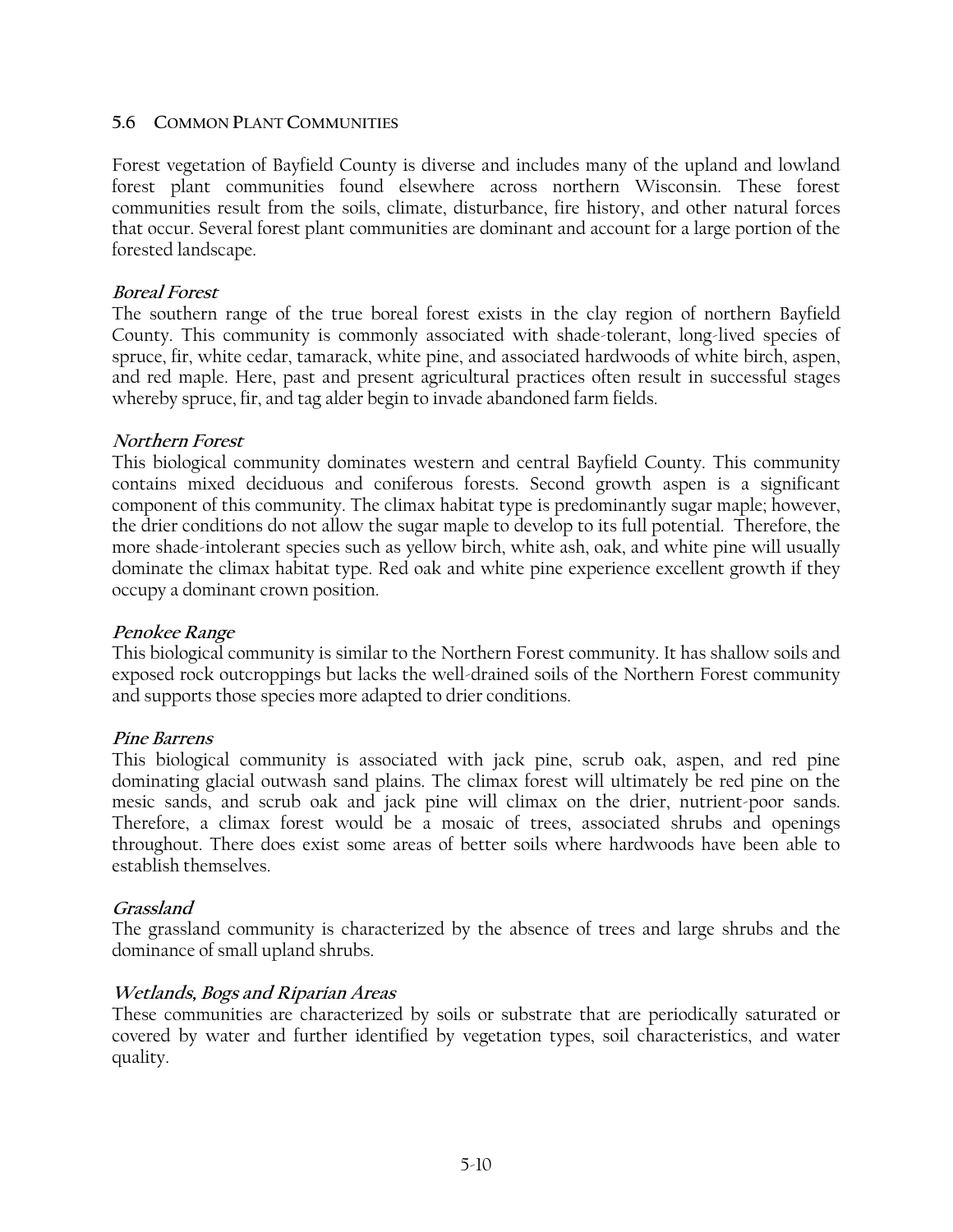#### **Aquatic Communities**

These communities include springs, ponds, lakes, streams, and rivers. They are also characterized by water quality and hydrogeologic conditions.

# **5.7 WILDLIFE**

Forests in Bayfield County are habitat for numerous species of birds, mammals, reptiles, amphibians, and insects. Each species or group of associated species does best under different conditions related to the forest types and management within each biological community found on the county forest.

Unlike vertebrate wildlife species, no complete list of insect species or native flora is available. It is safe to say that there are hundreds of individual species of insects, lichens, mosses, grasses, ferns, shrubs, and tree species that occur in the forest.

Each habitat type is important because of the variety it provides for wildlife diversity. Some types are more important to the wildlife resource because they are both abundant and used by many species. Such habitat communities include jack pine, aspen, or northern pin oak. Types of lesser abundance such as white pine, northern red oak, upland brush, spruce-fir, swamp conifer, and grass openings are also important because they may provide the only breeding habitat available for some species or offer a critical habitat type that is needed seasonally.

# **Wildlife Within Biological Communities**

# **Boreal Forest**

Bayfield County lands present one of the few opportunities in the region to promote, manage, and maintain the boreal forest community in Wisconsin. Due to its low occurrence in Wisconsin, uncommon species are associated with this habitat, such as solitary vireo and blackburnian warbler. In addition, snowshoe hare, ruffed grouse, woodcock, bobcat, and fisher, and pine marten are associated with boreal forests.

# **Northern Forests**

This community provides the best opportunity to manage for deer, bear, ruffed grouse, and woodcock. The Lake States aspen forest types are vitally important habitat for at least 116 species of birds and numerous amphibians, reptiles, and mammals. A wide variety of non-game birds and mammals are associated with uneven aged hardwoods such as red maple, sugar maple, red oak, yellow birch, and hemlock. Red oak within the hardwoods community is important to many wildlife species. Red oak acorns provide food for many species of wildlife in fall and winter months when food is generally scarce. Maple and basswood forests provide the best opportunity to manage for interior forest species. Lowlands consisting of black ash, red maple, spruce, fir, and cedar forests provide winter food and cover for many wildlife species, especially deer, snowshoe hare, fisher, and bobcat.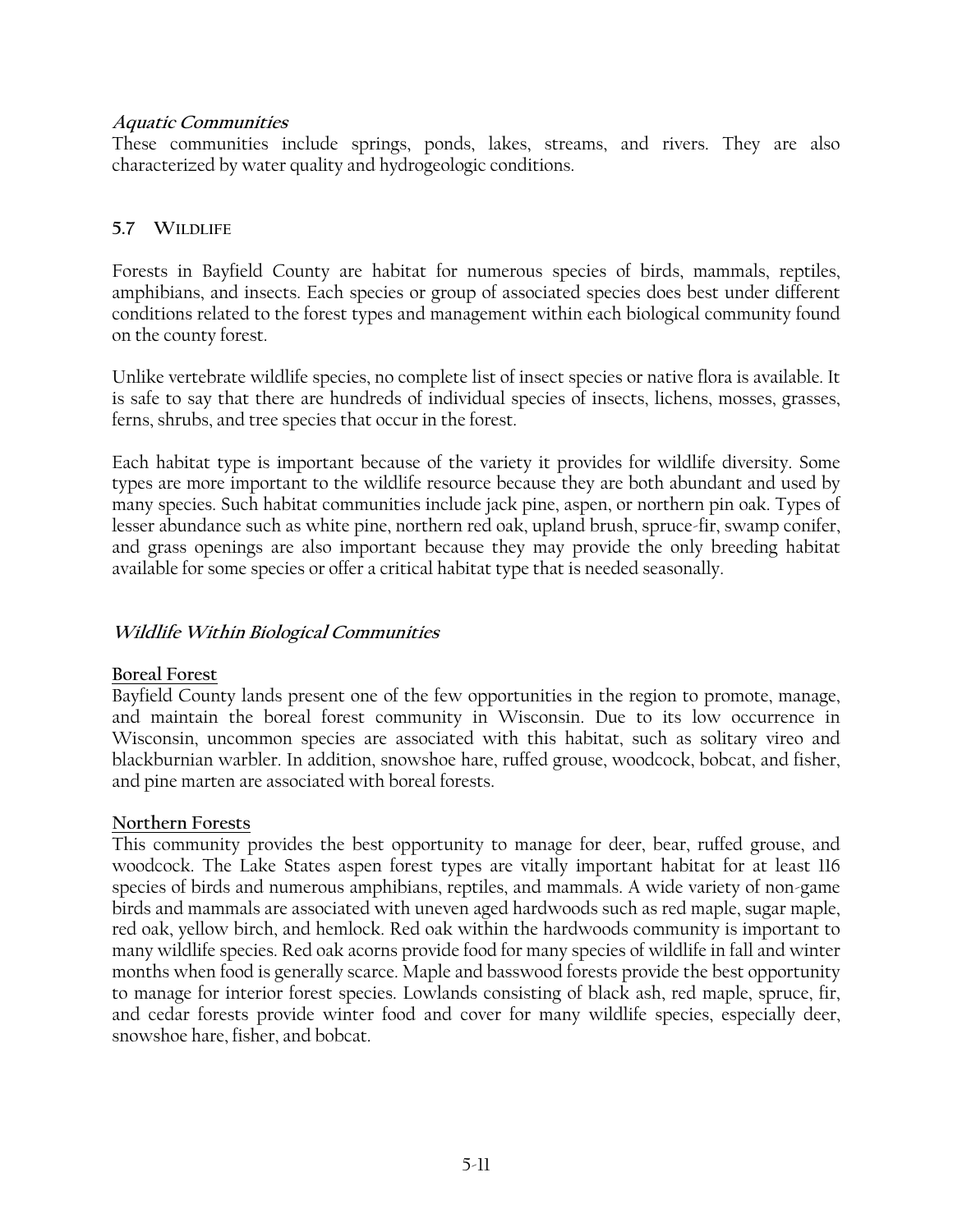### **Pine Barrens**

Pine barrens provide habitat for sharp-tailed grouse, upland sandpipers, badgers, pocket gophers, and coyotes. Various habitat types within the Wisconsin pine barrens community, including pine and oak savannas, support at least 20 species of birds, 30 mammals, 134 plants, 25 reptiles and amphibians, and 33 butterflies and moths. Many barrens species are rare since less than 1 percent of the original barrens of Wisconsin exist today. The open nature of barrens provides abundance of forage for deer, while pine stands provide thermal cover during winter.

### **Grasslands**

Grasslands of various types provide essential habitat for some species of songbirds, raptors, amphibians, reptiles, deer, woodcock, waterfowl, and other species. Grasslands larger than ten acres attract many songbirds and raptors that will only nest in large open areas with grass cover and few trees. Smaller grasslands in forested areas provide feeding areas for deer, forest songbirds, and mammals. Many species of wildlife use all sizes of grasslands, including redtailed hawks, leopard frogs, and woodcock.

### **Wetlands and Riparian Areas**

Forest areas of Bayfield County contain a multitude of natural wetlands comprised of cattail marshes, sedge meadows, ephemeral forest ponds, bogs, lakes, and streams. These wetlands and riparian areas provide habitat for a vast number and variety of wildlife, plants, and insects.

### **5.8 ENDANGERED AND THREATENED SPECIES**

The timber wolf is the only known endangered wildlife species with a viable population in the county. There are two historic wolf territories located partially on county lands, with as many as nine plus wolves known to reside in the county in 1993. This comprised nearly 20 percent of the state's wolf population at that time. It was estimated in 1996 that the total wolf population in the Northwest Wisconsin core and buffer zones was in the neighborhood of 100 animals. (See Map 5.4 on following page.) The population of wolves appears to be still on the rise. Currently wolves are listed as threatened in Wisconsin but endangered on the federal level. It is anticipated that wolves will be delisted as endangered in Wisconsin when the federal government reclassifies them as threatened.

An endangered species that may exist in the forests of Bayfield County is the pine marten, which is expected to eventually establish a resident breeding population. Three known federally threatened species in the forest are bald eagles, ospreys, and wood turtles. Eagles and osprey were "delisted" from endangered to threatened since the last county ten-year forest land use plan was written. In addition, there may be several threatened and endangered species of plants and insects in the forest.

Elk have been reintroduced into the county and are beginning to establish viable populations in the Chequamegon National Forest area. The current elk range is approximately 43 square miles and encompasses an area that includes Sawyer, Price, Ashland, and Bayfield Counties. Map 5.5 indicates the core and buffer ranges that were initially determined in the Wisconsin Elk Suitability Analysis, developed by the Great Lakes Indian Fish and Wildlife Commission and the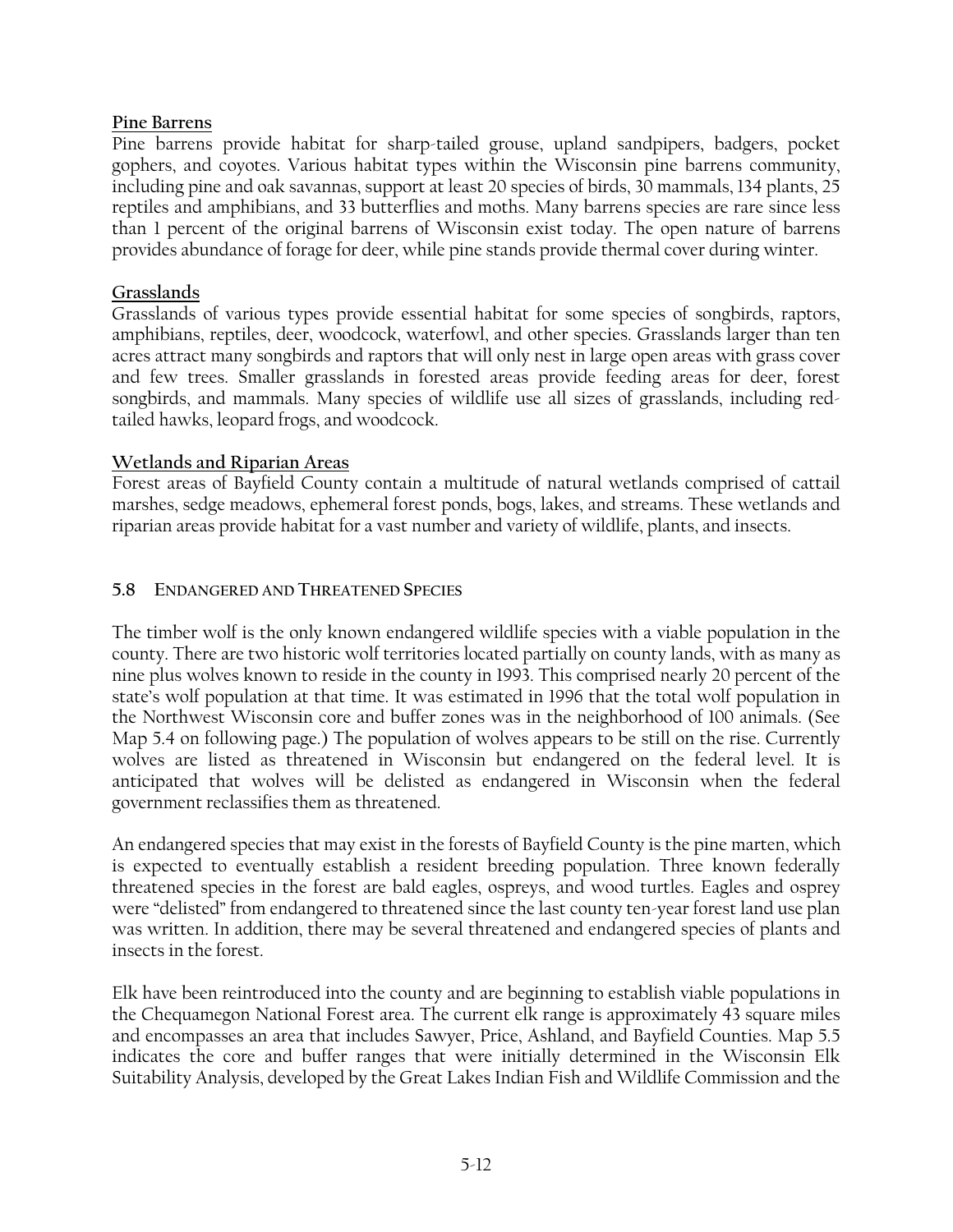Wisconsin Department of Natural Resources. This analysis was submitted as the initial project proposal in November 1999.

One listing of endangered resources that are present on county-owned lands (see Appendix A.1) is available from the Wisconsin Natural Heritage Inventory (NHI). NHI is a database of rare, threatened, and endangered species and natural communities throughout Wisconsin broken down into their constituent watershed or county areas. This list is a summary of information regarding endangered resources from NHI and is available at the Wisconsin Department of Natural Resources website (http://www.dnr.state.wi.us) Bayfield County species that are present in this inventory are listed in Appendix A.1.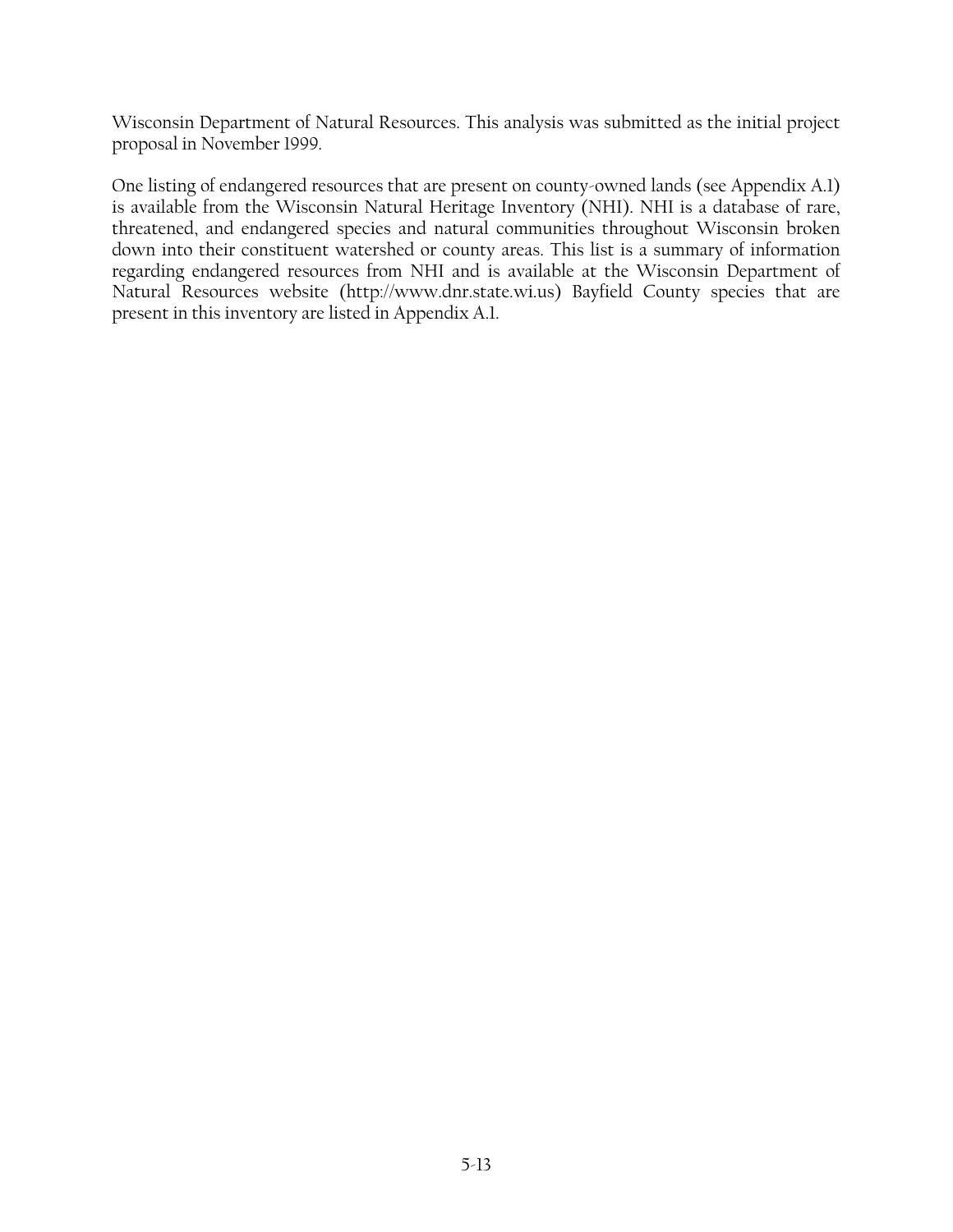**Map 5.4 – Wolf Habitat Range**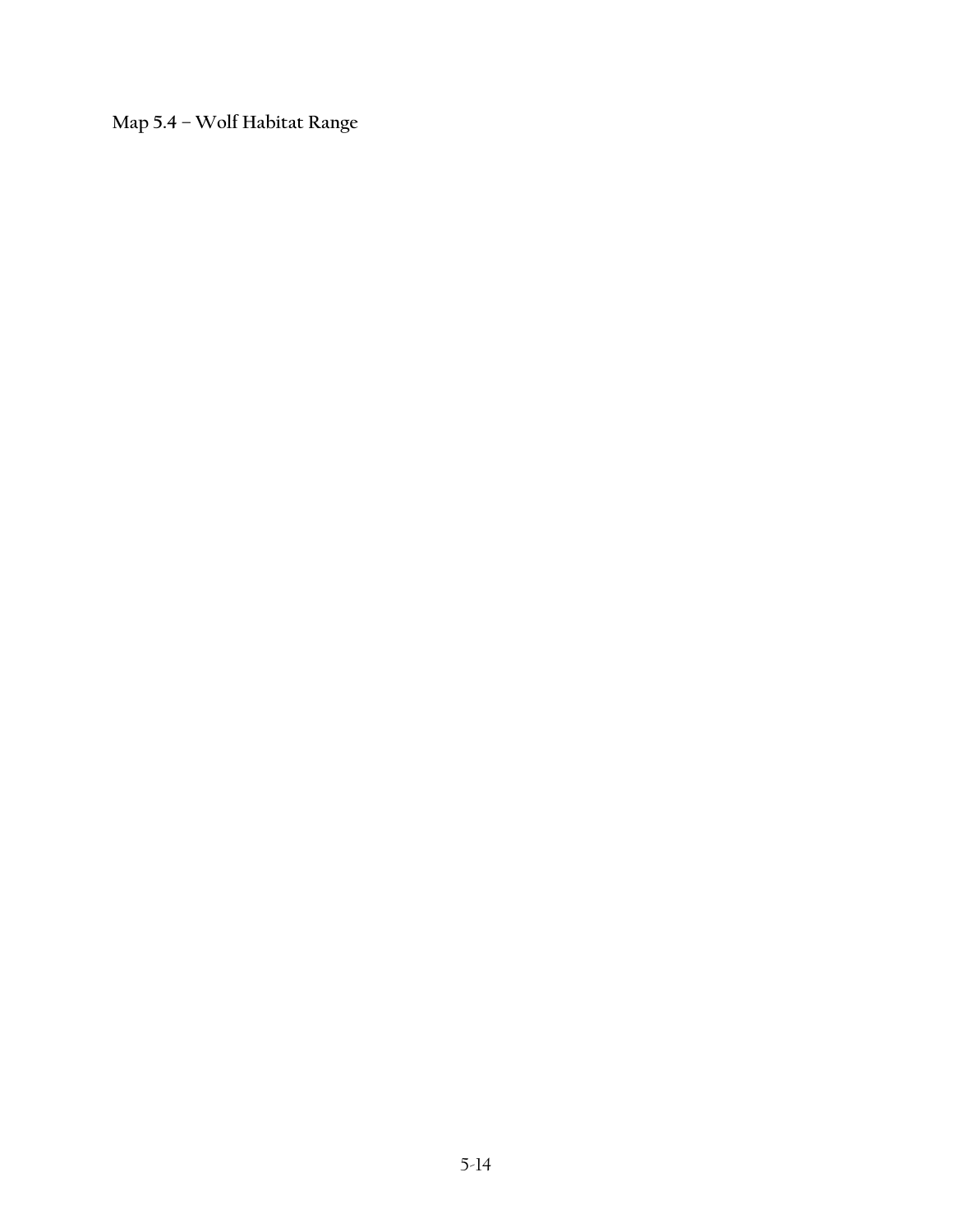**Map 5.5 – Clam Lake Elk Range**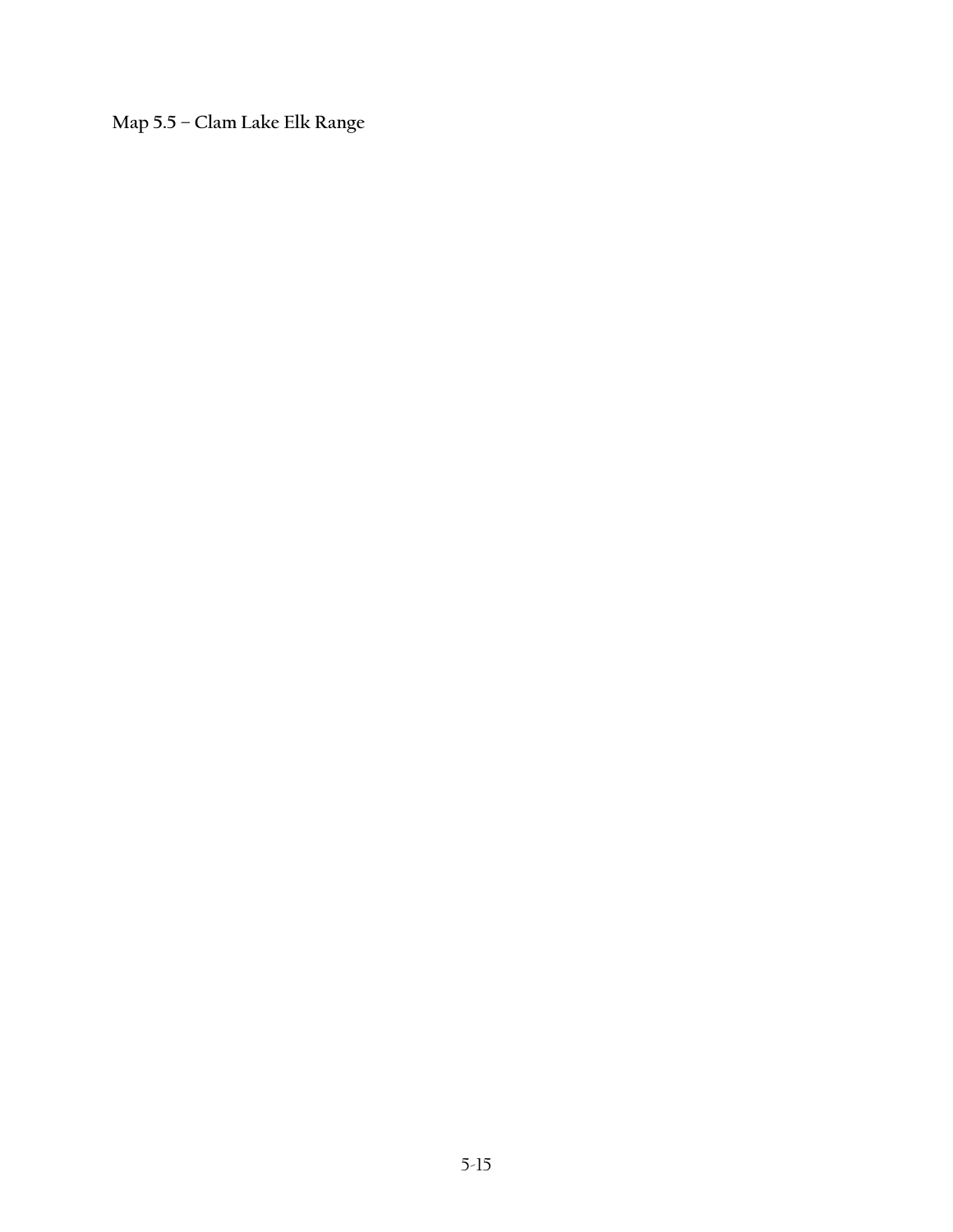#### **5.9 WATER**

#### **Outlying Waters: Lake Superior**

The formation of the Lake Superior Basin was a complicated process of volcanism, bedrock faulting, and glacial action. Many of the geologic events that influenced the location, depth, and shape occurred as much as a half-billion years ago. Following that time, the earth cooled and shrank resulting in a huge depression in the earth's surface between two parallel fault lines. This was followed by long periods of weathering and glacial action and eventually resulted in the present lake basin configuration.

The Bayfield County mainland shore bordering Lake Superior is 86.2 miles in length, more than one-third of Wisconsin's Lake Superior shore. Four of the Apostle Islands (Eagle, Sand, York and Raspberry) are within the county's boundary. The combined area of the four islands is 3,470 acres, 1,025 acres of which is in public ownership. They have a total shoreline of 18.5 miles, of which 6.5 miles is public frontage.

A survey of the south Lake Superior shoreline published by the Department of Resource Development recognizes 13 different Lake Superior shoreline types. Bayfield County has a total of 10 different shore types. This indicates from the standpoint of visible physical features that Bayfield County is conceivably the most scenic of the four Wisconsin counties bordering Lake Superior. The reddish-brown sandstone bluffs and caves of the Bayfield Peninsula are probably the most unique and interesting of all formations found along the south shore. They combine steep topography, exposed rock bluffs, established vegetation, and water in a most beautiful setting. The shoreline of Bayfield County is also very irregular with sand beaches located within the many bays. Clay bluffs with narrow sand beaches on the lake edge are also common. The Fish Creek Sloughs, which lie west of Ashland just inside of the Bayfield County line, provide a marked visual contrast from either the sandstone or clay bluffs. The entire Bayfield County shore is continuously changing due to the fierce wave action that erodes and undercuts the many bluffs that border Lake Superior.

#### **Inland Surface Waters**

The total inland surface water area of the county is 23,676 acres. Of this figure, 22,685 acres are the surface water area of 966 natural lakes and impoundments, and 991 acres are the surface area of 125 streams. Total stream length is 531.1 miles, of which trout streams comprise 429.8 miles. Frontage on both sides of streams totals 1,062.2 linear miles, with 381.9 miles in public ownership. Total lake shoreline totals 732.1 miles, of which 258.7 miles is in public ownership. Even though stream frontage is greater than lake frontage, the ratio of water area to frontage on streams is much less than that on lakes. In comparison, there is 5,656 feet of stream frontage per surface acre of water and 170 feet of lake frontage per acre of lake surface.

The surface water area of natural lakes accounts for 99 percent of the total lake surface area in the county, while 1 percent is in impounded waters. Most of the lakes are small with 672 or 70 percent being less than 10 acres, comprising only a fraction (8%) of the total surface water area of county lakes. There are 41 lakes and impoundments (4%) over 100 acres in size that comprise 57.5 percent of the total surface lake acreage of the county. Namekagon Lake, having surface water acreage of 3,208.3 acres, is the largest lake in Bayfield County.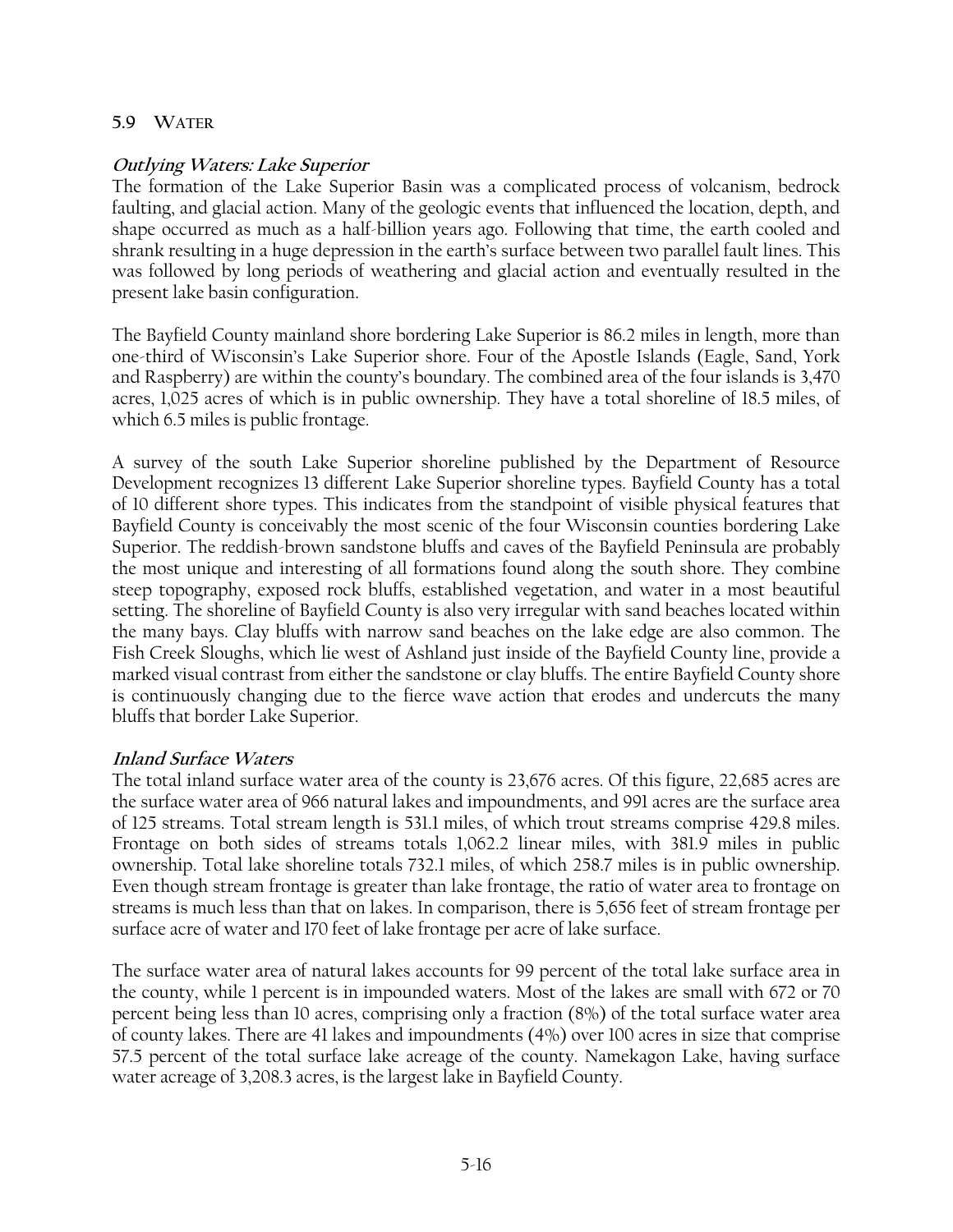Lake depths vary considerably from shallow ponds to deeper bog lakes with their characteristic steep-sloping shores. Cisco Lake, with a maximum depth of 105 feet, is the deepest lake in Bayfield County and the seventh deepest lake in Wisconsin.

A total of 112 streams or 90 percent of the 125 permanently flowing streams in Bayfield County average less than 20 feet in width. The Namekagon and White Rivers are the two largest streams in the county with average widths of 58 and 44 feet, respectively. Stream gradients vary from a steep 250 feet drop per mile of Birch Run Creek to the 6 feet per mile gradient of the Namekagon River. Generally, those streams that flow into Lake Superior from the Bayfield Ridge have higher gradients than other streams in the county.

The lakes of Bayfield County fall into four main types when classified by water source and chemistry: hard water drainage, soft water drainage, hard water seepage, and soft water seepage lakes. In addition to these four classes, four other subtypes of lakes have been added for more descriptive purposes. They are drained lakes, acid bog lakes, alkaline bog lakes, and spring ponds.

The most common type of lake in Bayfield County is the soft water seepage lake. There are 634 such lakes and they range in size from 0.1 to 262.5 acres in size. These lakes are typically clear, slightly acid, and relatively infertile waters. The acid bog lakes, numbering 180, are the second most numerous type of lake. These are highly acid in pH, darkly colored, and also have low productivity. The acid bog type lake, averaging 3.5 acres in size, has the smallest average size of the eight recognized types. A total of 41 spring ponds or limnokrenes average next to the smallest at 3.8 acres per lake. These shallow, detritus, and silt-filled ponds are extremely important in providing the essential spring water flow needed for trout habitat. A total of 30 soft water drainage lakes have an average size of 210 acres. They have the largest average size of the various lake categories.

In the <u>Bayfield County Critical Resource Information Booklet <sup>3</sup>, various lakes and streams have</u> been identified as "potentially critical resources". These lakes and streams can be found in Appendix A.2.

# **5.10 WATERSHEDS**

Surface waters of Bayfield County drain into six major basins: the Bayfield Peninsula Northwest Watershed, the Bayfield Peninsula Southeast Watershed, the Fish Creek Watershed, the Iron River Watershed, and the Upper Chippewa and St. Croix river basins, both of which ultimately drain into the Mississippi River. Several short rivers with relatively steep gradients drain directly into Lake Superior while the White River drains into the Bad River before flowing into Lake Superior. The St. Croix River drains an area in the southern part of the county. Two of the basin's rivers have their headwaters in Bayfield County, the Namekagon River, which begins at Lake Namekagon, and the Eau Claire River that begins at the Eau Claire Lakes. Only a small part

 $\overline{a}$ <sup>3</sup> Bayfield County Critical Resource Information Booklet, Institute for Environmental Studies, University of Wisconsin-Madison, April 1975.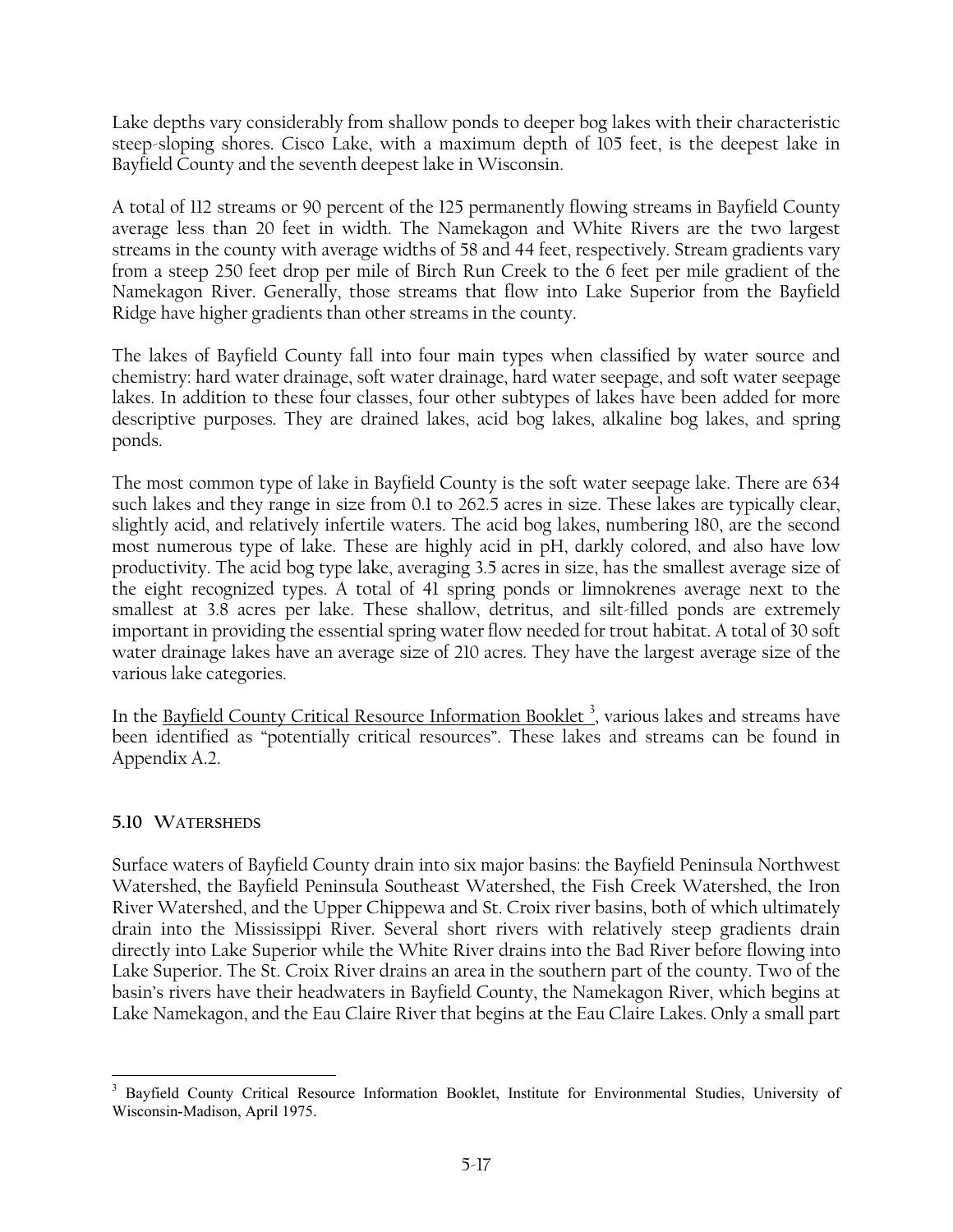of the county in the extreme southeastern corner drains into the Upper Chippewa basin. The first four watersheds are described in detail below and are depicted on Map 5.6.

### **Bayfield Peninsula Northwest Watershed**

This watershed includes the western half of the Bayfield Peninsula and Sand Island of the Apostle Islands. The National Park Service from its City of Bayfield office manages Sand Island. The U.S. Forest Service manages portions of the watershed as part of the Chequamegon National Forest.

A number of streams draining the Bayfield peninsula have coastal wetlands at their mouths. Two sites in this watershed, the Flag River and Cranberry River, are part of the South Shore of Lake Superior Fish and Wildlife Area, a Wisconsin Department of Natural Resources (WDNR) land acquisition project. The project was approved in 1992 with an acquisition goal of 8,690 acres. The project goal is to maintain and enhance highly valuable coastal wetlands and watersheds supporting migratory trout and salmon species.

Saxine and Mawikwe Creeks and an unnamed stream at T51N R5W S19 form small areas of coastal wetlands at their mouths in Mawikwe Bay. Other than these coastal wetlands, the Mawikwe Bay shoreline is primarily sand beach. The western arm of the bay forms Mawikwe Point, off of which lake trout spawn. The Lake Superior Binational Program identified these small tributaries to Mawikwe Bay as important to the integrity of the Lake Superior ecosystem for coastal wetlands and fish and wildlife spawning and nursery grounds.

The shoreline from the mouth of Saxine Creek in Mawikwe Bay east beyond the watershed boundary between Sand Bay and Little Sand Bay is under federal protection as part of the Apostle Islands National Lakeshore. This area includes some unique land features, including undercut cliffs that form sea caves. Little Sand Bay is a small inlet between Big Sand Bay and Point Detour. It sports a small area of coastal wetlands, a sand beach, and hemlock and cedar. The National Park Service owns this area and tour cruises operate from a small marina in the area. This area is identified by the Lake Superior Binational Program as habitat important to the integrity of the Lake Superior ecosystem for coastal wetlands and rare communities.

The lower reaches of this watershed, like most in the basin, have unstable red clay soils that are easily eroded if the soil is disturbed. Forestry activities in red clay soils need to employ bestmanagement practices that are even more protective of riparian areas.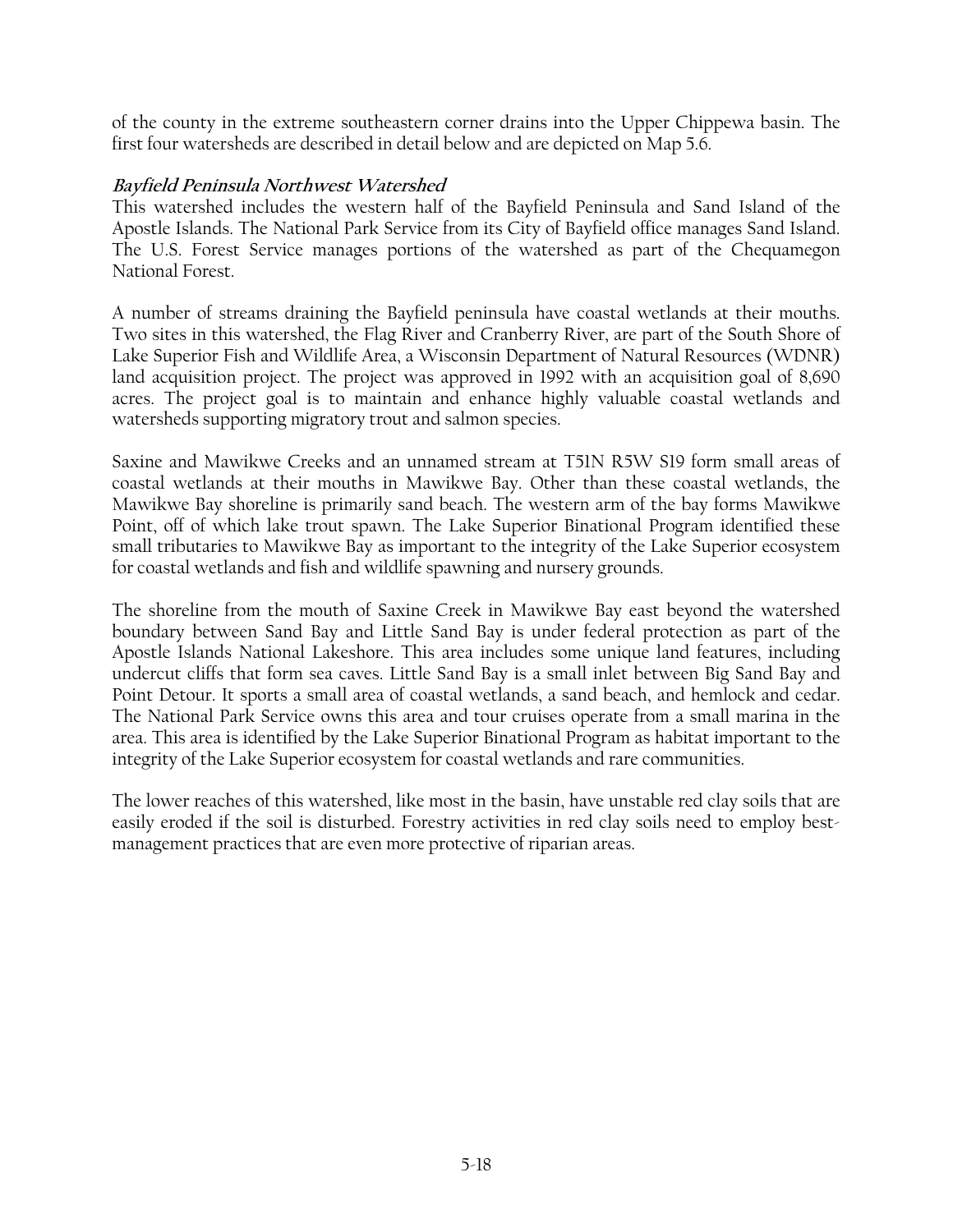**Map 5.6 – Watersheds**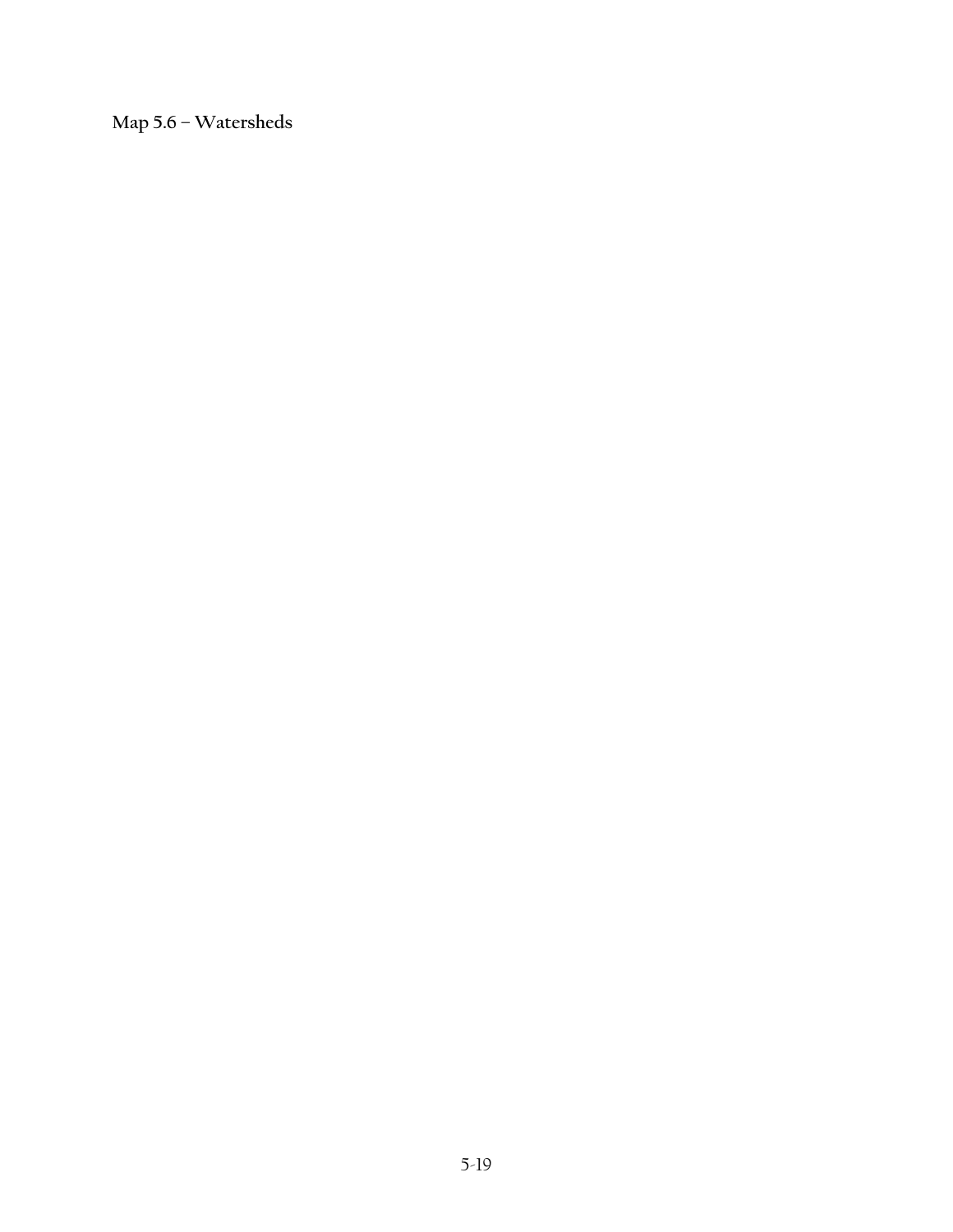# **Bayfield Peninsula Southeast Watershed**

This watershed includes the eastern half of Bayfield Peninsula and all the Apostle Islands except Sand Island. All of the Apostle Islands except for Madeline Island are under the management of the National Park Service, which operates an office in the City of Bayfield. The U.S. Forest Service manages a significant central core of the peninsula as part of the Chequamegon National Forest, and the Red Cliff Band of Lake Superior Chippewa manage the Red Cliff Indian Reservation tipping Bayfield Peninsula. Other significant landholders in the watershed include Bayfield County forestlands.

This watershed exhibits the highly erodible red clay soils typical of the southern Lake Superior basin. Any land use that disturbs soil or soil cover can contribute to severe erosion. Best Management Practices applied to forestry and agricultural uses are necessary in these soils. Additionally, silvicultural activities should be even more curtailed in riparian areas to prevent severe erosion.

Several streams draining Bayfield Peninsula have coastal wetlands at their mouths. Two sites in the Bayfield Peninsula Southeast Watershed that drain to Chequamegon Bay, Pikes Creek and the Sioux River, are part of the South Shore Fish and Wildlife Area, a WDNR land acquisition project. These two wetland areas are threatened by degradation from land use practices.

Some 900 permit applications for 40-acre Chequamegon Bay bottom parcels have been made for the purpose of removing submerged, waterlogged wood that was lost during the region's intensive logging past. WDNR foresees few problems as long as logging does not disturb contaminated sediments and if enough logs remain behind to provide a substrate for the organisms upon which fish feed.

The Lake Superior Binational Program identified several areas important to the integrity of the Lake Superior ecosystem. Most are discussed under individual narratives for streams. In the Chequamegon Bay north of Washburn, whitefish spawn in the fall off the exposed scenic and rocky cliffs of Houghton Point. The area is deemed important for its fish and wildlife habitat and nursery grounds.

# **Fish Creek Watershed**

The watershed boundary used to be drawn to include Beartrap Creek, Wood Creek Slough, and Kakagon River sub-watersheds. The ecological significance of the Kakagon Sloughs, their hydrologic connection with the lower Bad River and the fact that the drainage is largely within the Bad River Indian Reservation led to a move of the watershed boundary. These drainages were shifted into the Lower Bad River Watershed where they could more effectively be managed as a hydrologic unit.

The Lake Superior fish contaminant monitoring strategy recognizes that a number of game species caught by anglers should be analyzed for human health purposes, though they are not part of a long-term trend program. These species are recommended for inclusion in sampling schedules depending on funding and workload in the district. This includes brown trout, splake, yellow perch, northern pike, and smallmouth bass from Chequamegon Bay.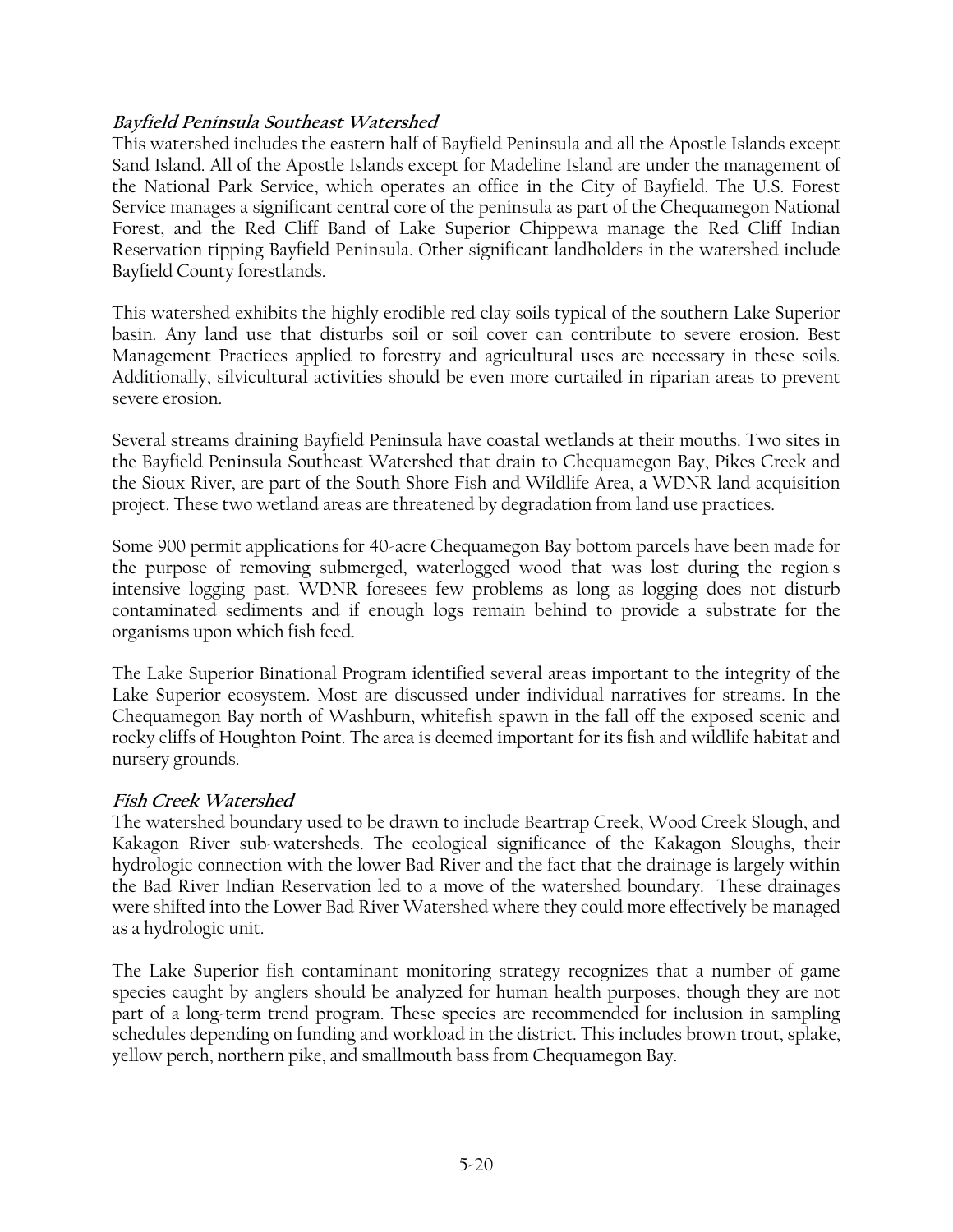#### **Iron River Watershed**

The Lake Superior Binational Program has identified the Iron River and its watershed as important to the integrity of the Lake Superior ecosystem. Upstream areas of the watershed contain sand barrens, which are important parts of this critical habitat area. Wetland areas exist in the lower river, Iron Lake, and Muskeg Creek areas. Key habitats for this area are coastal wetlands, diversity, rare habitats, fish and wildlife spawning, and nursery grounds.

Much of the stream bank mileage in the Iron River watershed is in private ownership, though some of the headwater areas of creeks identified as critical habitat are in county forestland. Parts of the watershed would benefit from protection under Wisconsin's Stream Bank Protection Program that, under the Stewardship Program, includes easement and state purchase opportunities for protecting rivers.

# **5.11 WETLANDS**

Wetlands serve several important environmental functions including flood control, water quality improvement, and groundwater recharge as well as providing habitat for fish and wildlife. The Bayfield County Wetlands Map 5.7 included with this report delineates wetlands (two acres and more) mapped by the WDNR on its Wisconsin Wetland Inventory Maps and may not reflect all areas considered wetlands by the United States Department of Agriculture (USDA) or the U.S. Army Corps of Engineers.

A complex set of local, state, and federal regulations place limitations on the development and use of wetlands. The Department of Natural Resources regulates the placement of structures and other alterations below the ordinary high water mark of navigable streams and lakes. The Corps of Engineers has authority over the placement of fill materials in virtually all wetlands. The USDA incorporates wetland preservation criteria into its crop price support programs. Prior to placing fill or altering wetland resources, these agencies must be contacted to receive authorization.

The latest forest inventory in Bayfield County estimates that there are 80,387 acres of all types of wetlands that exist in the county.

The Wisconsin Department of Natural Resources has put together a wetland inventory with various wetland classification categories. The following table is a breakdown of the various types of wetlands that occur in Bayfield County.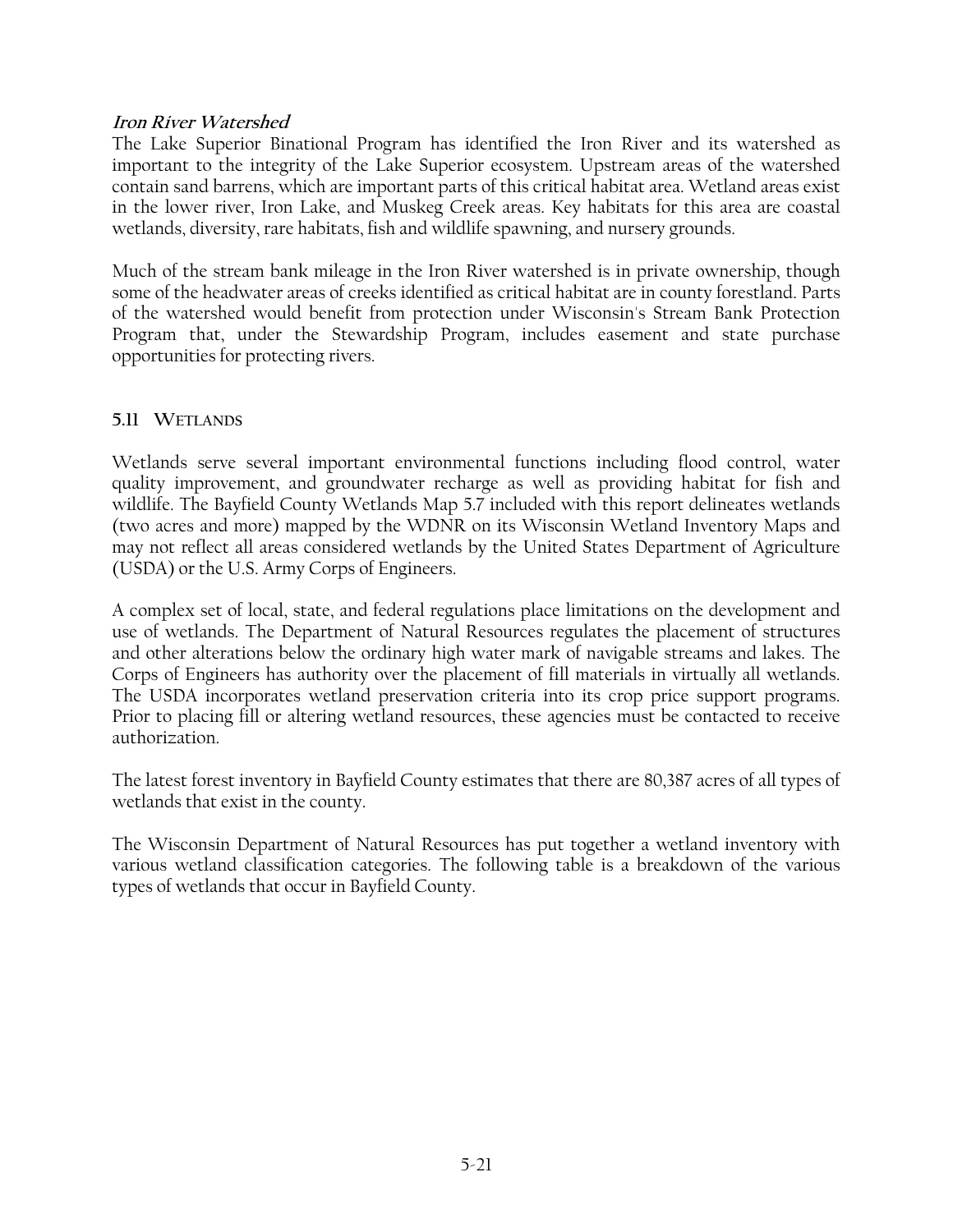| Wetland Type          | Acres           |
|-----------------------|-----------------|
|                       |                 |
| Aquatic Bed           | 3.72            |
| Emergent              | 3,035.62        |
| Flats                 | 29.92           |
| Scrub/Shrub           | 24,032.63       |
| Forested              | 51,633.92       |
| Open Water            | 1,516.60        |
|                       |                 |
| Rare Wetland Types    |                 |
|                       |                 |
| Red Clay              | 134.86          |
| Ridge/Swale           | 0               |
|                       |                 |
| Total Wetland Acreage | 80,387.27 Acres |

# **Table 5.3: Wetland Acreage4**

For further information on priority coastal wetland sites in Bayfield County, one may consult the "Priority Wetland Sites of Wisconsin's Lake Superior Basin". This document is an excerpt from the "Wisconsin's Lake Superior Coastal Wetlands Evaluation: A Report to the Great Lakes National Program Office of the U.S. Environmental Protection Agency", which was the source for Table 3. This document was produced to give users a concise reference for locating sites in the Lake Superior Basin considered to be the most significant for protection and management and familiarizing themselves with their features. Intended audiences for this document are state and federal agencies, local units of government, tribal governments, and private conservation organizations. The document should be viewed as a dynamic one that will need updating and amending over time. For further details on specific watershed wetland areas, please see Appendix A.3.

<u>.</u>

<sup>4</sup> Priority Wetland Sites of Wisconsin's Lake Superior Basin, 1997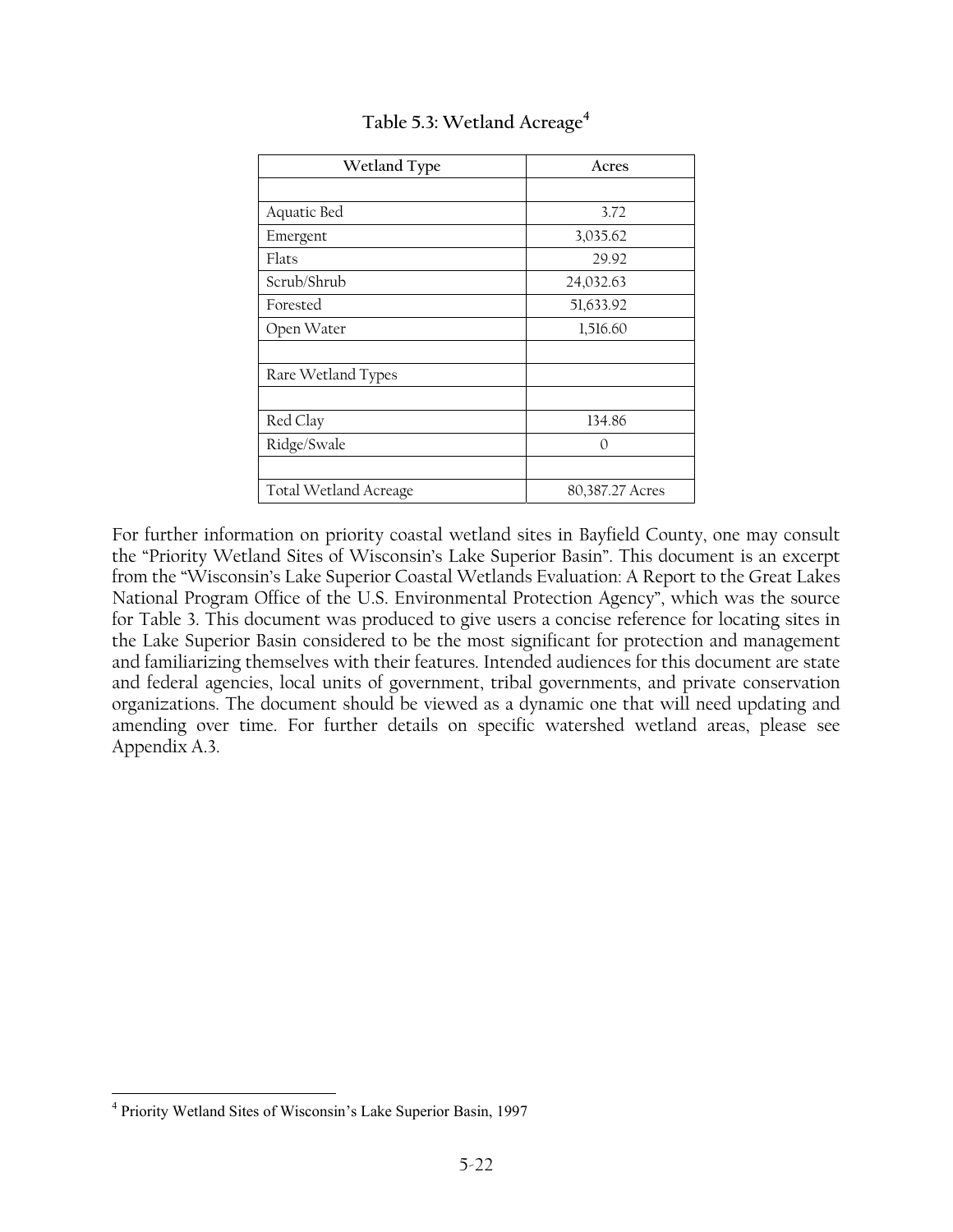**Map 5.7- Wetlands**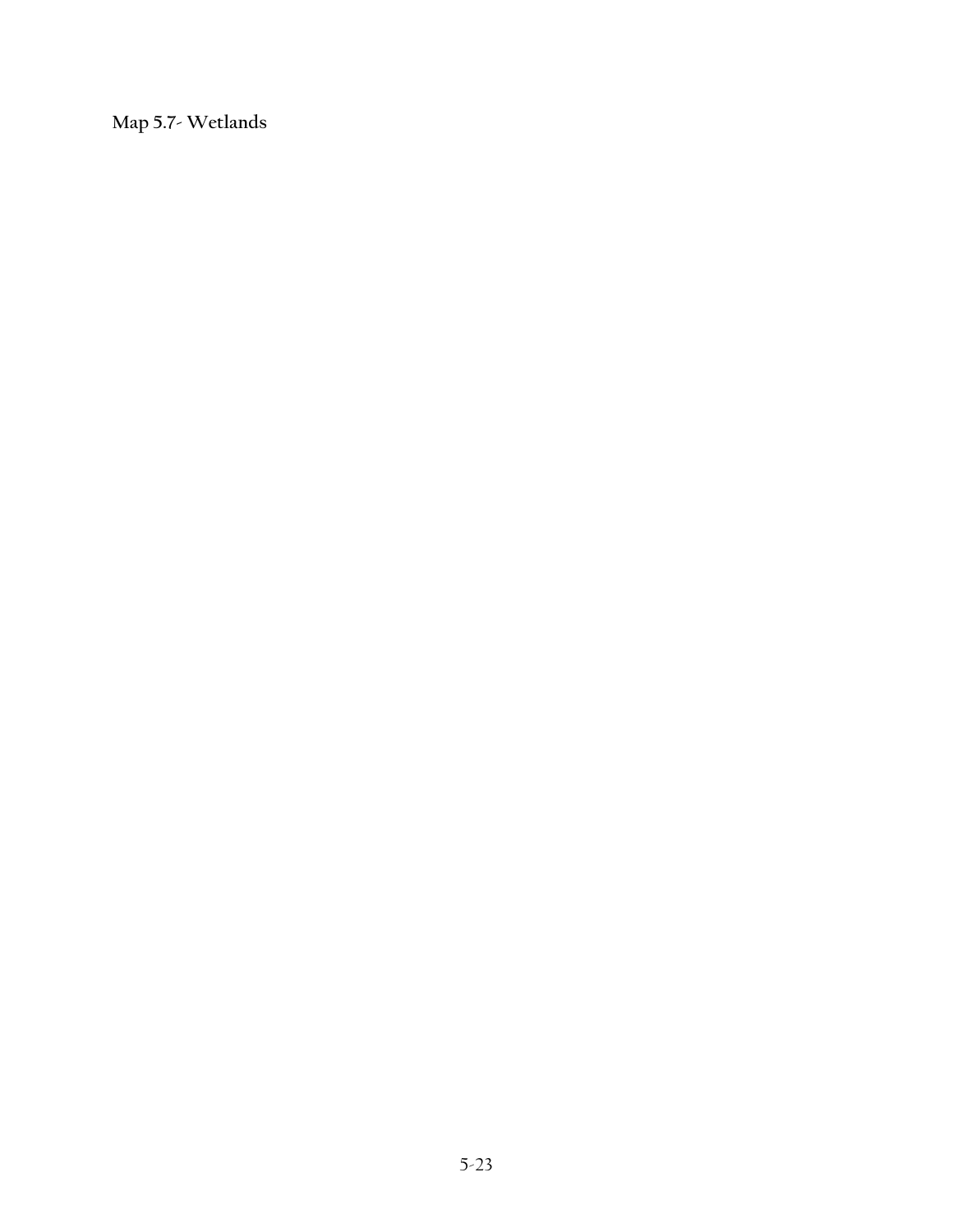#### **5.12 FLOODPLAINS**

Areas susceptible to flooding are considered unsuitable for development because of risks to lives and property. Effective in the early 1990's, the Flood Insurance Rate Maps (FIRM) for Bayfield County are one source for identifying areas subject to flooding. These maps can be viewed in the Zoning Administrator's office at the County Courthouse in Washburn. The FIRMs are intended to be interim maps prior to the completion of a more detailed study and may not include all flood hazard areas in the county. A color map entitled "Bayfield County Flood Hazard Areas" highlights the floodplains regions based on the Flood Insurance Rate Maps. Map 5.8 depicting floodplains can be found on the following page.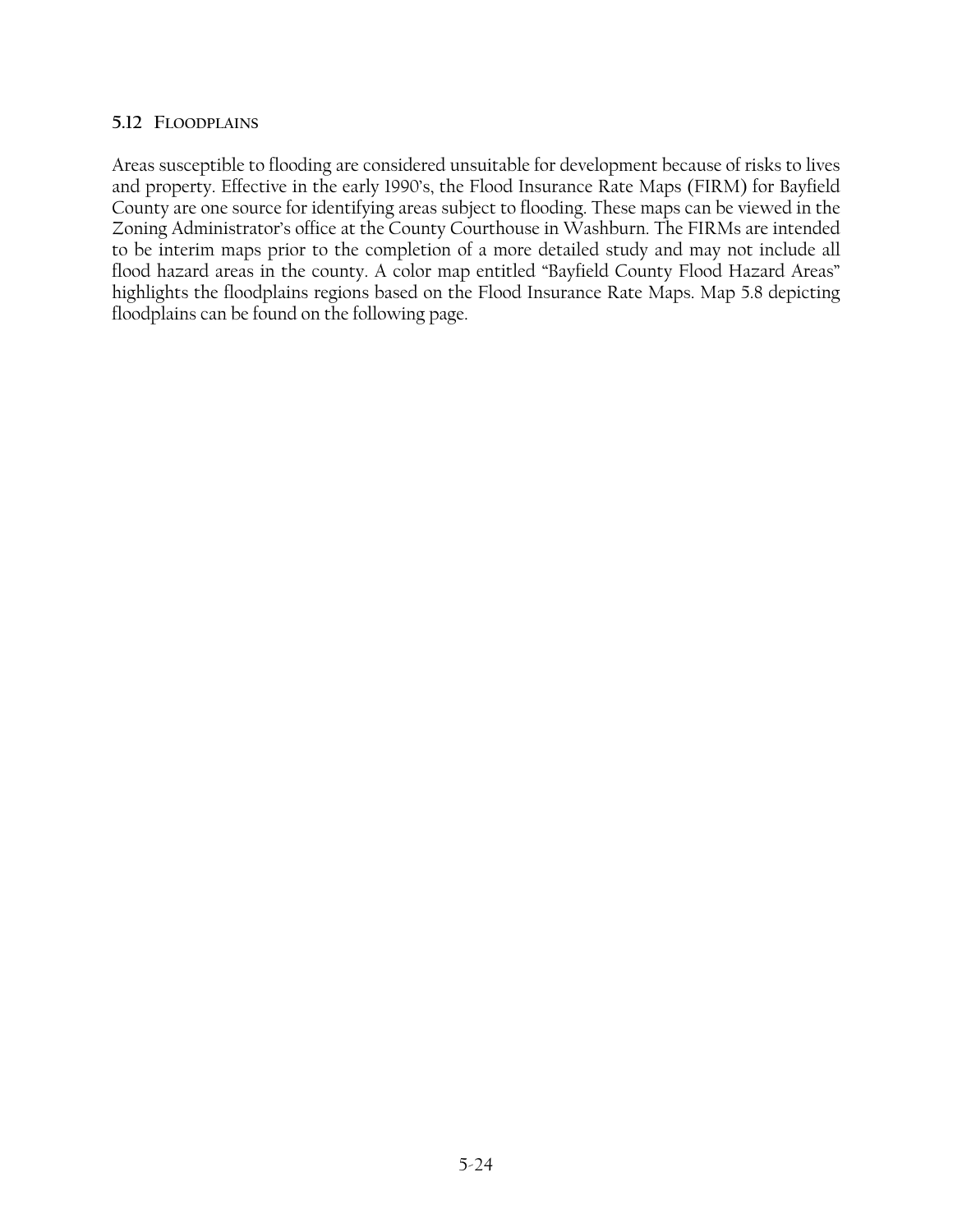**Map 5.8 – Floodplains**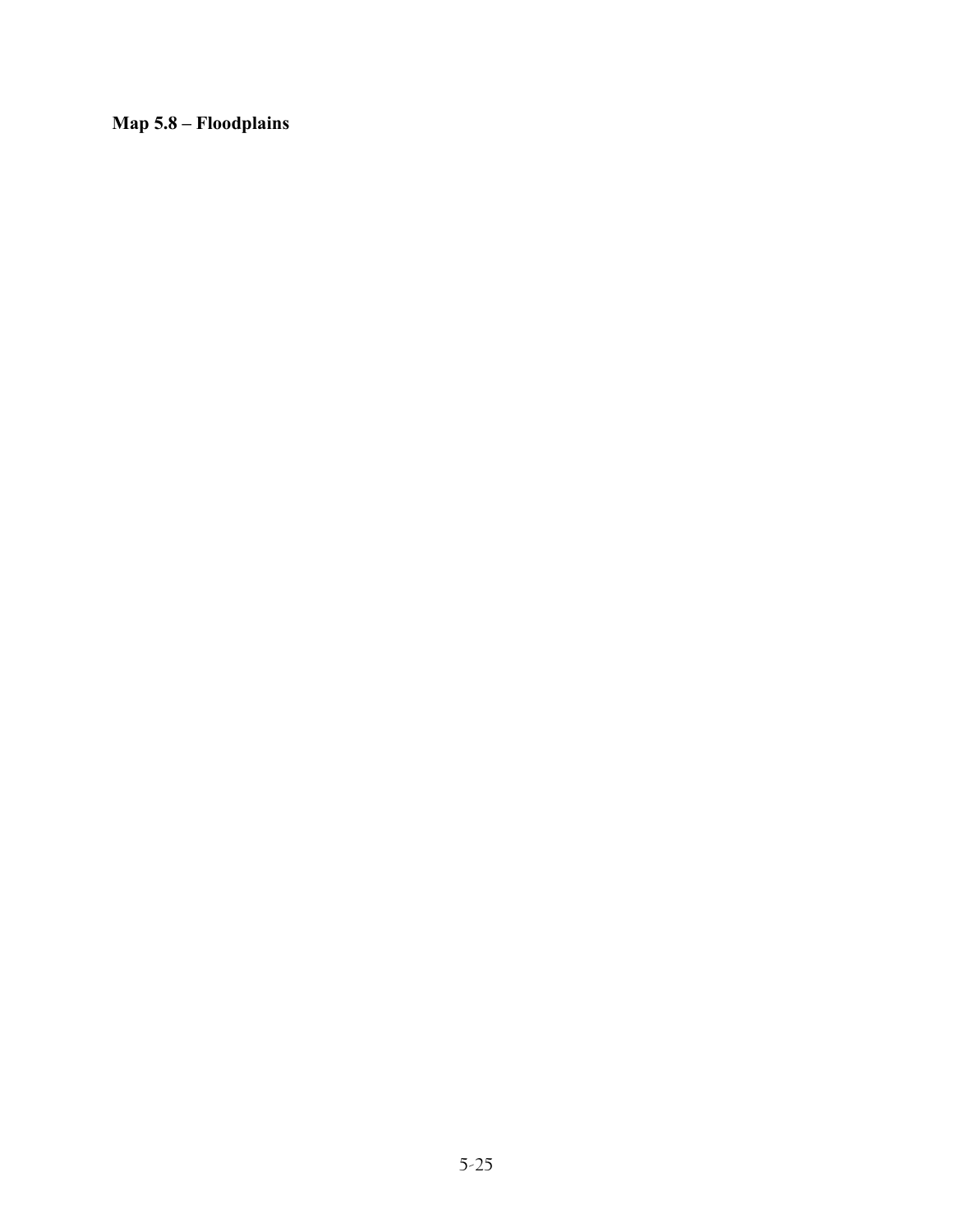#### **5.13 GROUNDWATER**

Groundwater is found under almost all of Bayfield County and serves as the water supply source for almost the entire county; Washburn uses groundwater for its primary water supply while Lake Superior is a backup source. Both glacial deposits and bedrock are groundwater sources. Relatively high-yielding surficial sand and gravel deposits are found in a small area near Lake Owen. Most other wells in glacial drift draw from isolated and commonly small, buried sand and gravel deposits. Wells adequate for domestic use can generally be obtained from these deposits in much of the county. Areas with little or no available groundwater from glacial drift include areas where drift is thin over bedrock in the southern part of the county and an area of clayey till with little sand and gravel in the extreme northwestern part of the county. High yields are available in a few areas in sandstone along the eastern part of the Peninsula; both Bayfield and Washburn draw their water supplies in these areas. Where the glacial drift is unproductive or thin over bedrock some low yielding wells draw from the lava flows and crystalline rocks.

Groundwater quality is generally very good. Pollution from human activity is not a problem. The chemical quality of the water is also very good, although locally there can be problems. Differences in groundwater quality are due to the composition, solubility, and surface area of the particles of soil and rock through which the water moves and to the length of time the water is in contact with these materials. Generally, the lowest concentrations of dissolved solids and hardness are found in groundwater from sand and gravel deposits where the rapid groundwater movement through the permeable sediments results in low dissolved solids. Higher concentrations are usually found in the bedrock aquifers, particularly sandstone, although their concentration in specific areas is unpredictable. Objectionable quantities of iron and manganese can be found locally in all groundwater aquifers in the county.

The "Bayfield County Water Table Depth" map (Map 5.9) and the "Groundwater Contamination Susceptibility Model" map (Map 5.10) are included at this point. These maps show the various water table depths in the county and delineate those groundwater areas that are most susceptible to groundwater contamination.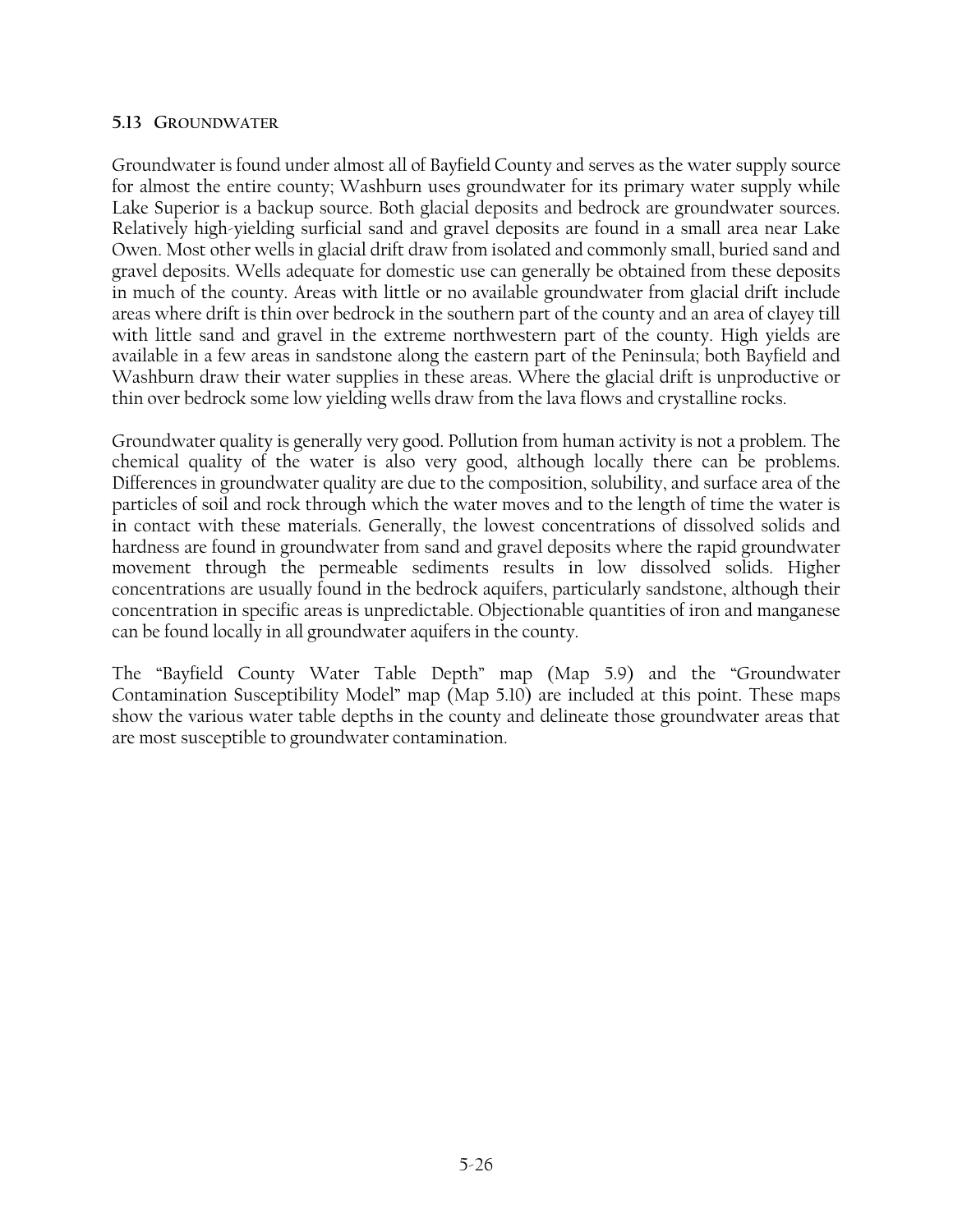**Map 5.9- Groundwater Contamination Susceptibility**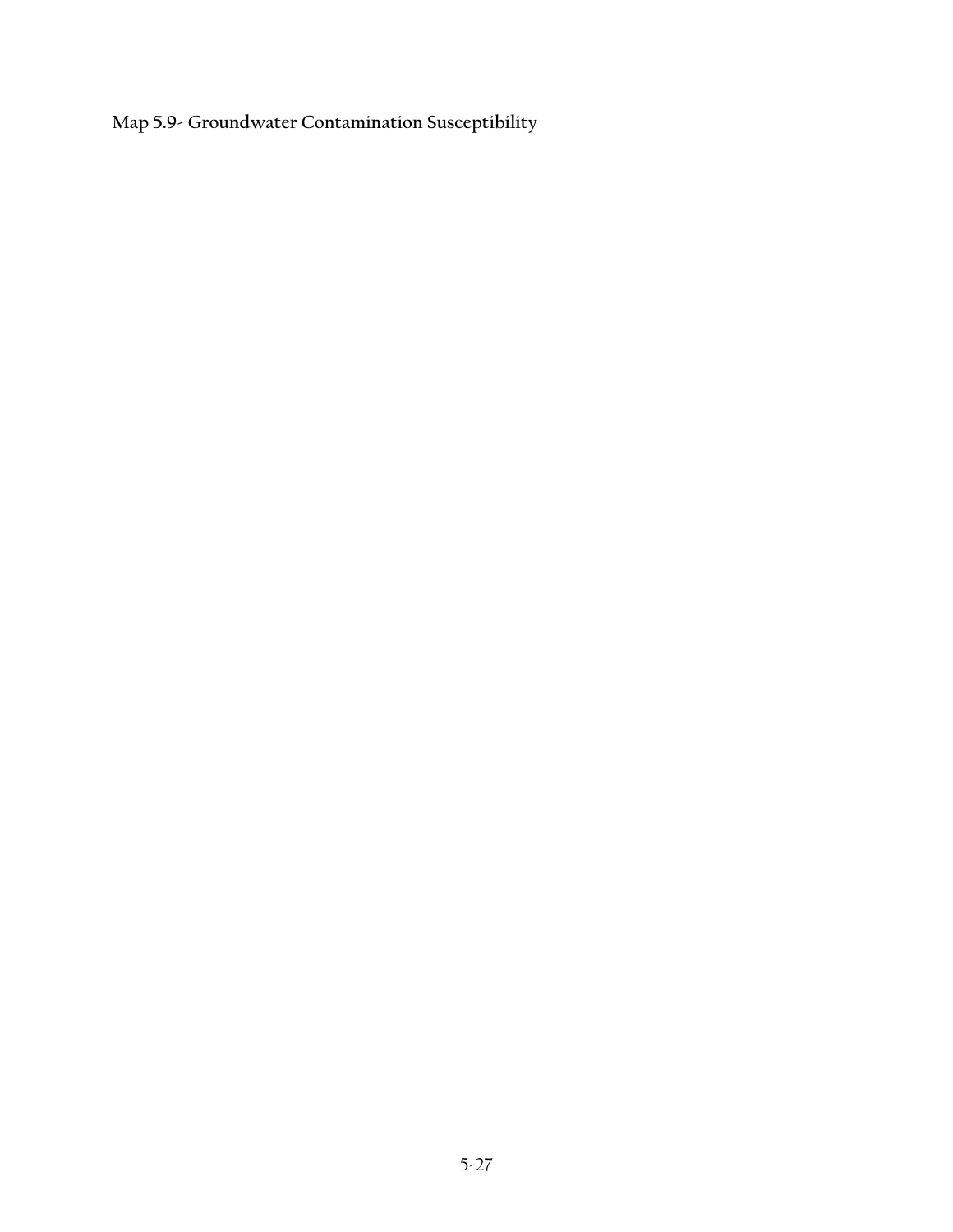**Map 5.10- Water Depth**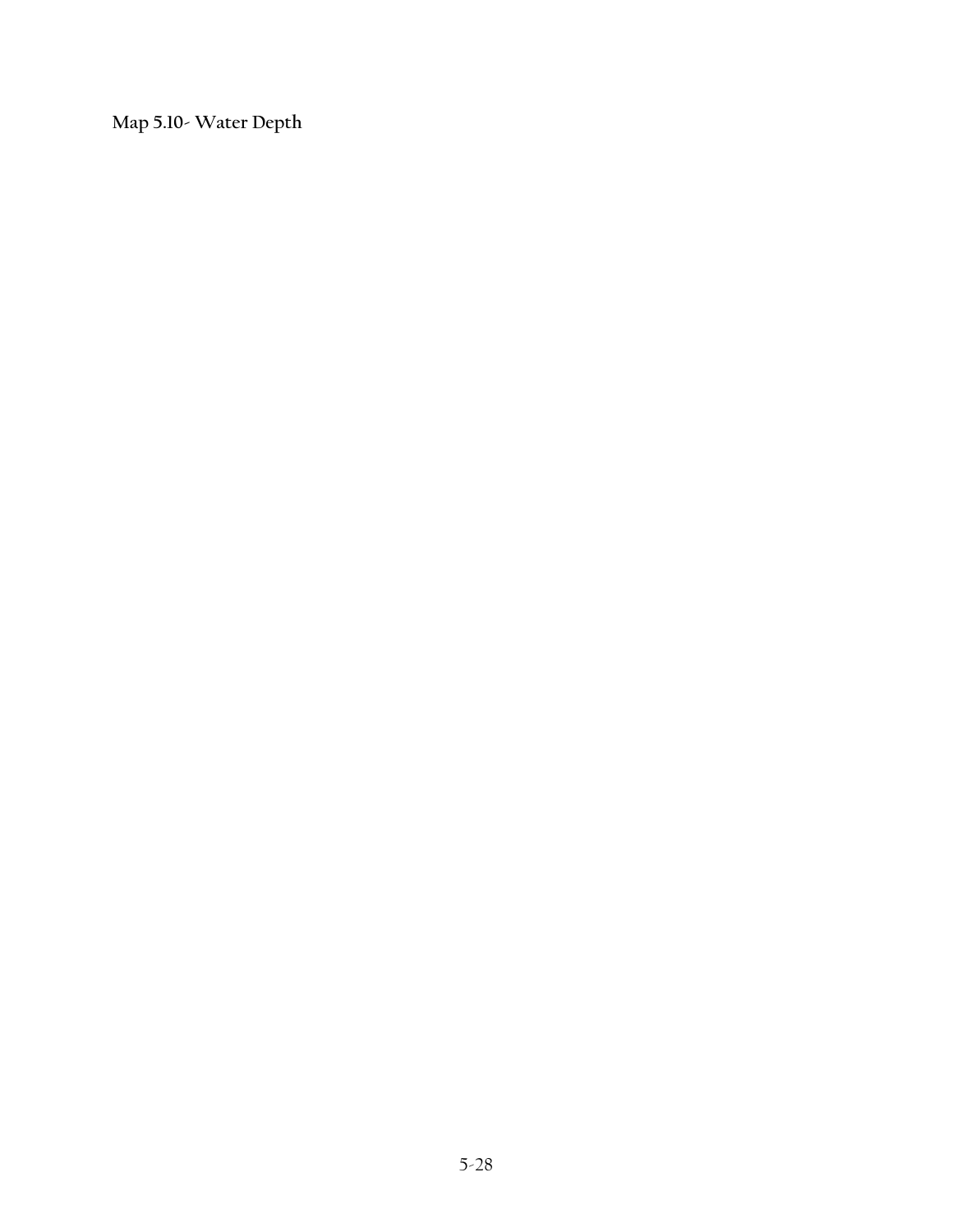#### **5.14 SCIENTIFIC, NATURAL RESOURCE AND SPECIAL USE AREAS**

Bayfield County has several scenic and natural resource areas with unique qualities. Some of the most interesting areas include the Northern Great Lakes Visitor Center, the Apostle Islands National Lakeshore, the Chequamegon National Forest, the St. Croix-Namekagon National Scenic Riverway, the White River-Bibon Natural Area, Totagatic Lake, and the Fish Creek Slough, among others. Several special and historic use sites also exist such as logging camps, CCC camps, and sawmills.

#### **Northern Great Lakes Visitor Center**

The Northern Great Lakes Visitor Center is a four-season facility, capturing the unique qualities of the multi-state Great Lakes region. The Objects Theater, engaging exhibits, and special programs are designed to tell the stories of the region's cultural and natural history. The center is located in the approximate center of the Northern Great Lakes region. The center provides an overview of the historical interaction of human cultures with the land and natural resources of the region from the Ice Age to the present. It is located off U.S. Highway 2on County Road G, 2.5 miles west of Ashland.

### **Apostle Islands National Lakeshore**

Congressional action created the Apostle Islands National Lakeshore in 1970 in order to set aside the area for public recreation and preservation. The area includes 20 of the 22 islands in the archipelago, including all four of the islands in Bayfield County, Eagle, Raspberry, Sand, and York.

The Lakeshore area also includes the Red Cliff Unit, a strip of shoreline along the Bayfield Peninsula from one-quarter to one-half mile wide and covering about 2,500 acres of land. This area offers spectacular cliffs and caverns eroded from solid rock by wave action. Behind the shoreline stands a dense, second growth, northern hardwood forest.

# **Chequamegon National Forest (US Forest Service)**

Bayfield County contains approximately 265,000 acres (out of a total of 840,000 acres) of the Chequamegon National Forest. The forest is important for commercial, recreational, and scientific purposes.

The Chequamegon National Forest provides endless trails for the outdoor enthusiast. There are many miles of maintained recreational trails throughout the county, providing opportunities for snowmobiling, cross-country skiing, ATVing, biking, and hiking. The North Country National Scenic Trail passes through the Cable area from northwest of Drummond to north of Clam Lake and runs through approximately 48 miles of the Chequamegon National Forest.

#### **St. Croix-Namekagon National Scenic Riverway (Nation Park Service)**

The Namekagon River in Bayfield County flows for 15 miles from Lake Namekagon to the Sawyer County line. The St. Croix-Namekagon River system was one of the original 12 rivers in the county designated under the National Wild and Scenic Rivers Bill of 1968.

The Namekagon River is a unique resource and offers excellent recreation opportunities that will now be protected through shoreline purchase and easements. The river is an excellent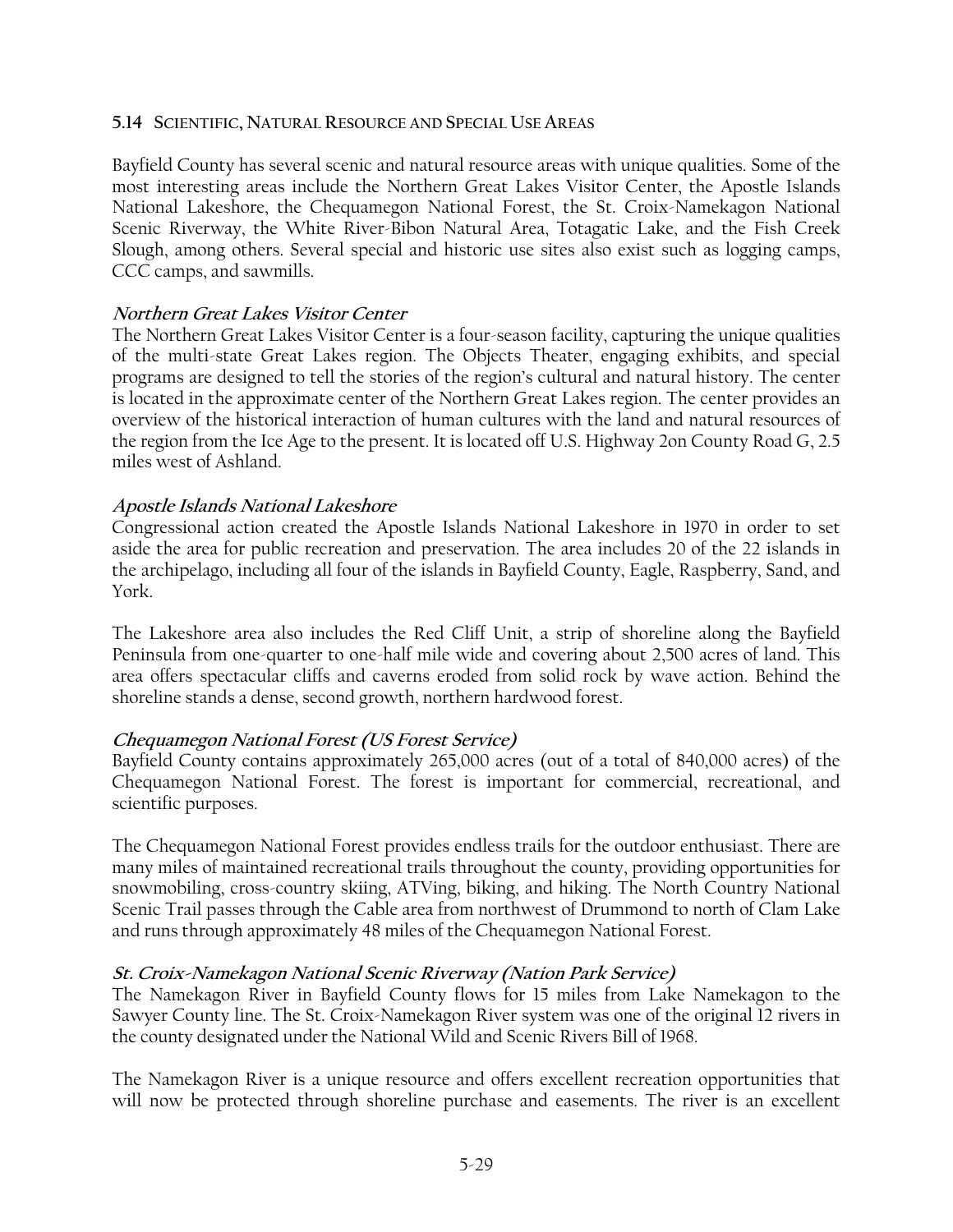canoeing stream during medium and high water levels and offers good brown trout fishing on that portion in Bayfield County.

# **White River-Bibon Natural Area (State of Wisconsin)**

The White River flows for 70 miles through the center of Bayfield County originating in the Pike Lake Chain and emptying into the Bad River just south of Lake Superior. It is a highly scenic stream in one of Wisconsin's least developed river systems and provides excellent trout fishing and canoeing. The White flows through the Bibon Natural Area, the largest wetland in the county. The White River-Bibon Natural Area offers a unique wilderness area that presently contains significant acreage of county- and town-owned lands.

# **Totagatic Lake**

Totagatic Lake is located in the extreme southwest portion of the county. The lake has 537 surface acres of water with a maximum depth of eight feet and is drained by the Totagatic River. To the north, west, and south of the lake remains a large wilderness area known to residents as "Tobitic". The lake is one of the better known wild rice producing lakes in northwestern Wisconsin. The rice attracts large numbers of migratory waterfowl.

# **Fish Creek Slough**

The Fish Creek Slough is a large open and wooded marsh in both Bayfield and Ashland Counties where Fish Creek enters Chequamegon Bay, Lake Superior. Features such as submergent and emergent aquatics to lowland shrub and forest communities, in addition to wildlife habitat, give the area high priority for preservation.

# **Moquah Barrens State Natural Area (MBSNA – US Forest Service)**

A natural preserve protected to study forest succession in the absence of fire. The MBSNA provides a unique habitat for many biological communities. MBSNA provides habitat for sharptailed grouse, which have been reintroduced to the area.

# **Rainbow Lake Wilderness Area (US Forest Service)**

One of the first wildernesses designated in 1975, the Rainbow Lake Wilderness Area encompasses 6,583 acres of unique natural features, abandoned railroad grades, and numerous trails. Wilderness area is open to non-motorized and non-mechanized uses.

# **Porcupine Lake Wilderness Area (US Forest Service)**

Federally designated wilderness area, The Porcupine Lake Wilderness Area includes a mix of forest habitats, topography, lakes, and wetlands. The North County Trail bisects the wilderness.

# **Lost Creek Wild Area (Bayfield Co.)**

A 225-acre special use area with four waterfalls located within a one and a half mile stretch of Lost Creek. Walking trails provides access to falls areas.

# **Onion River Wild Area (Bayfield Co.)**

Special use area consisting of 1,840 acres within the Onion River Watershed. This area is managed to protect water quality and to preserve the unique fishery.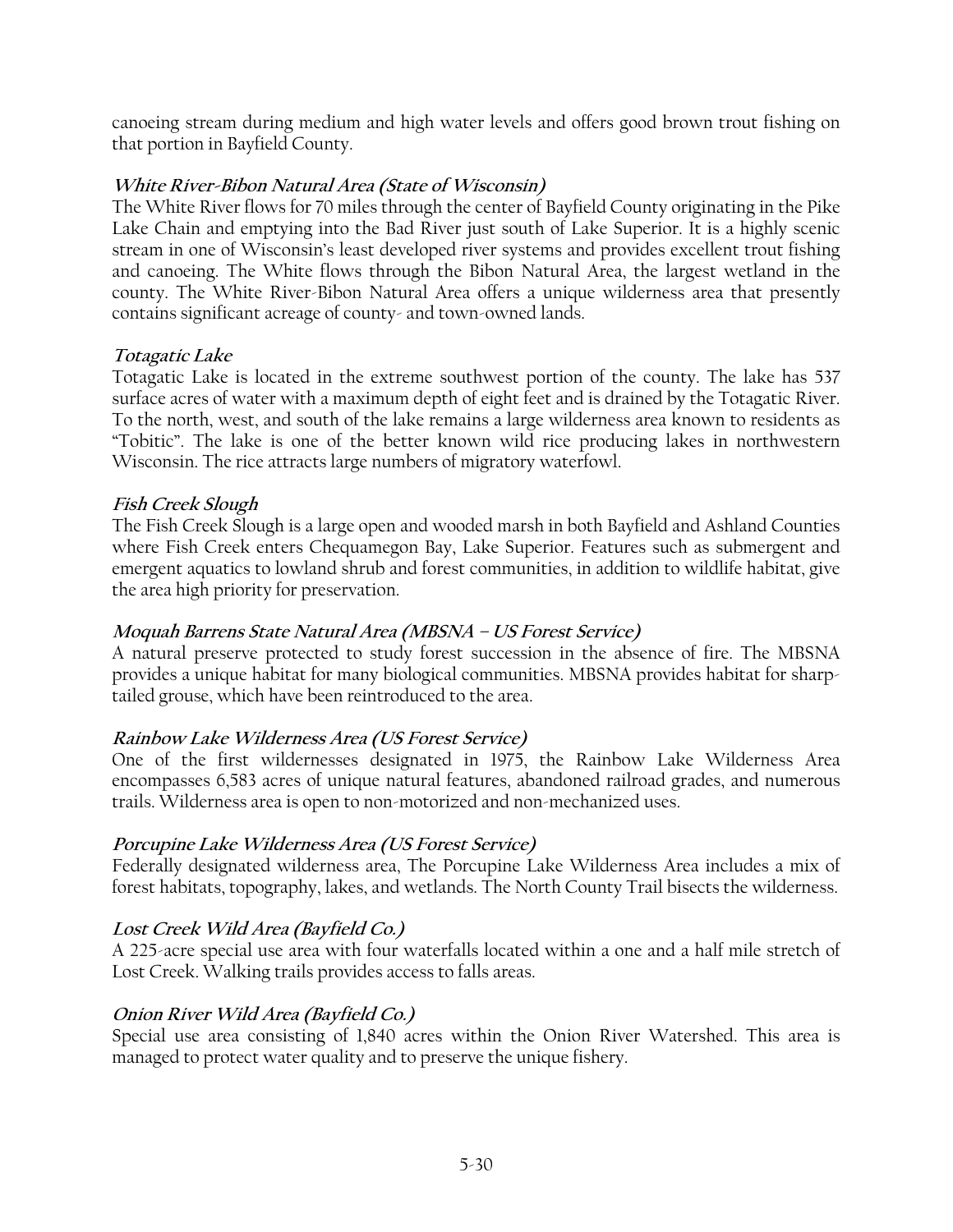# **Sultz Swamp Wild Area (Bayfield Co.)**

Special use area consisting of 650 acres of wetland and highland communities.

### **Logging Camps**

A 1969 document called "Report on the History of Logging and Logging Camps on the Washburn District of the Chequamegon National Forest" by Gordon Swenson, describes 84 different logging camps that have been utilized over the years. Many of these camps were used as far back as the late 1800's. Some of the camps have been usurped by other land uses with little trace of their existence left. Others still exhibit varying stages of the camps.

# **County Sawmills**

Another publication written by Mr. Sorenson describes the sawmills that were built in the county to process the wood coming from the logging efforts at the camps. Approximately 40 such mills are detailed in this report which is entitled "Bayfield County Saw Mills" (date unknown). Location maps of the sawmills are also included in this interesting historical document.

# **County CCC Camps**

A third document by Mr. Sorenson reports on the "History of the Civilian Conservation Corps Camps in Bayfield County" (date unknown). The report describes the history of eight CCC camps located throughout Bayfield County and a map shows their locations.

### **5.15 HISTORICAL AND ARCHITECTURAL SITES IN BAYFIELD COUNTY**

# **Historical Sites**

Historical sites and buildings abound in Bayfield County. Too numerous to mention all of them here, information on these sites may be found in the 1998 publication, "Special Sesquicentennial Edition, Historical Happenings", This document was prepared by the Bayfield County Historical Society, an affiliate of the State Historical Society of Wisconsin. Eighty-five different sites are described in this edition with historical pictures and a map included. Descriptions of sites going back to the mid-1600's can be found in this publication.

An example of some of the sites includes:

• City of Bayfield

Most of the City of Bayfield has been designated a historic district in the National Register of Historic Places. The Bayfield District, encompassing approximately 46 blocks, is the 17<sup>th</sup> district in Wisconsin to be selected for the National Register. The area was selected because it exemplifies a typical northern Wisconsin lumbering and fishing community. Bayfield is located on Chequamegon Bay on Lake Superior.

• Cornucopia

St. Mary's Russian Orthodox Church Tragedy of the Siskiwit Marker